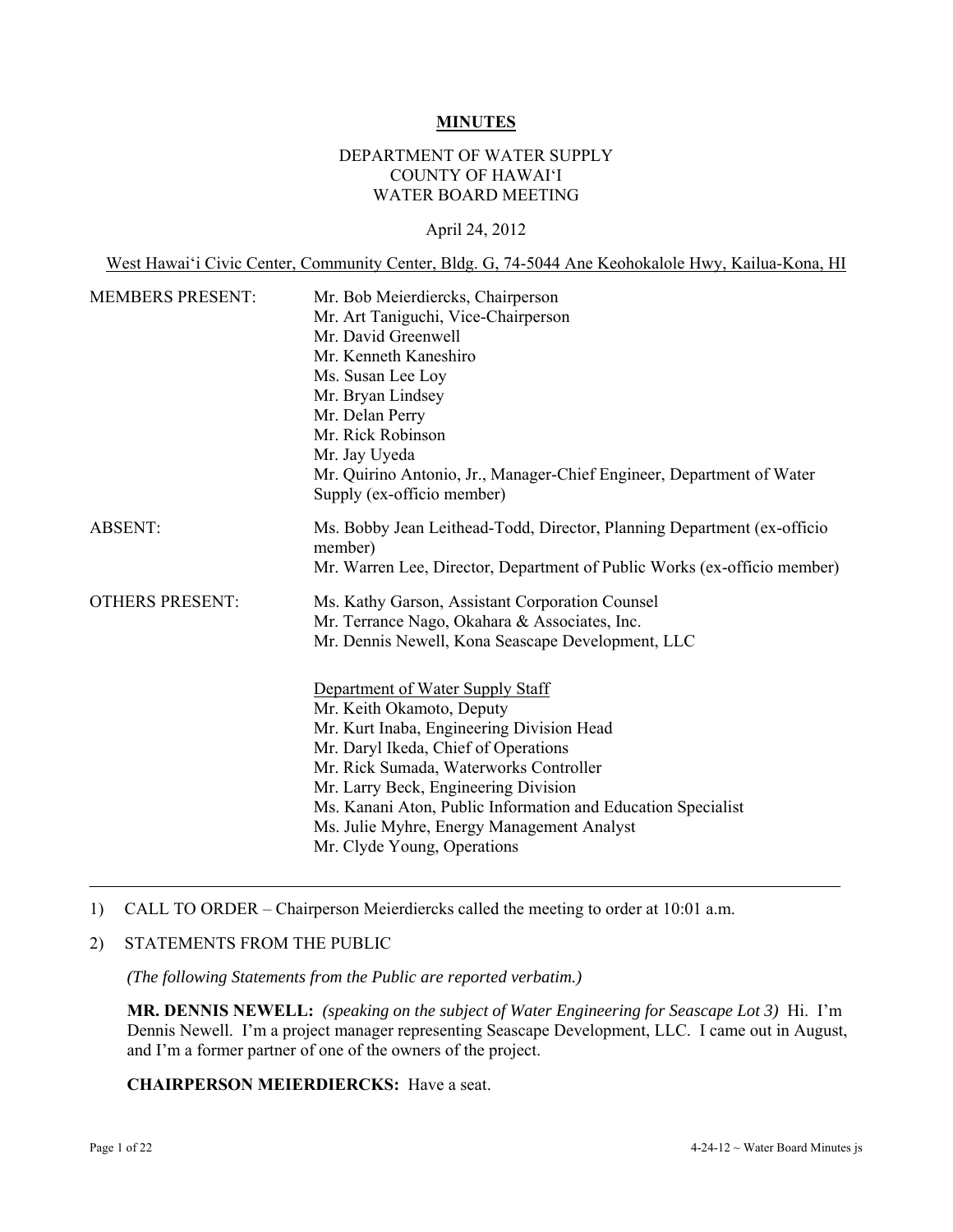**MR. NEWELL:** Oh, okay. Anyway, I'm here today…actually, right now, we're working on the finalization of the existing project, which is 108 condominiums. The property that I'm talking about today is the 13 acres next door, which we call Lot 3. There was water engineering going on prior to our purchase of the note and foreclosure on the project. And we would like to take over and complete the engineering for the water rights. And we, um, would like to continue with Okahara Engineering on that, and that requires us to write a rather large check, and we're happy to do that. But we would like to do so, knowing that we'll be given enough time to complete the engineering. And that's pretty much the long and short of why I'm here.

**CHAIRPERSON MEIERDIERCKS:** You're requesting a time extension, is that right?

**MS. GARSON:** No, wait till later, till the Agenda Item.

## **CHAIRPERSON MEIERDIERCKS:** Okay, thank you.

## **MR. NEWELL:** Thank you.

**MR. TERRANCE NAGO:** *(speaking on the subject of Seascape)* Aloha, Board members and staff, management and staff of the Department of Water Supply. My name is Terrance Nago. I'm with the engineering firm Okahara & Associates. And our relationship with Seascape is that we're their civil engineering consultant, and we began this project under the old ownership of Seascape. And we progressed to about 60 percent complete for the design, which is what I'm holding. It's a reduced copy of the plans. And then they told us to stop. And we've been in that holding pattern since then. Dennis came to our office and told us that they purchased Seascape; it's under new ownership, and they're anxious to complete their obligation for the agreement. I told him that we need time. He asked us, "What do we need, to complete this?" And basically, I told him that we needed time. So what we wanted to do was to come to the Board, and request the time extension so we can complete the engineering design, and what we will present with the finished product is, completed plans and specifications that we will deliver to the Department of Water Supply, so that they can construct a new 1-million gallon water tank that will be next to the existing Kalaoa Reservoir site. The existing tank at Kalaoa Reservoir will still be in operation, so this will be *in addition to* what is there now. So it's a very, uh, it's a big increase in the water capacity, the storage capacity for that area, which is nice for North Kona. It's good to have a big tank way up above. So it'll be a good project for the Department, I believe. So we just ask for your affirmation on the time extension.

3) APPROVAL OF MINUTES

The Chairperson entertained a Motion to approve the Minutes of the March 27, 2012, Public Hearing on the Budget.

ACTION: Mr. Taniguchi moved to approve; seconded by Mr. Lindsey, and carried unanimously by voice vote.

The Chairperson entertained a Motion to approve the Minutes of the March 27, 2012, regular Water Board meeting.

ACTION: Mr. Robinson moved to approve; seconded by Mr. Perry, and carried unanimously by voice vote.

## 4) APPROVAL OF ADDENDUM AND/OR SUPPLEMENTAL AGENDA **(Note: Addendum requires Roll Call Vote)**

None.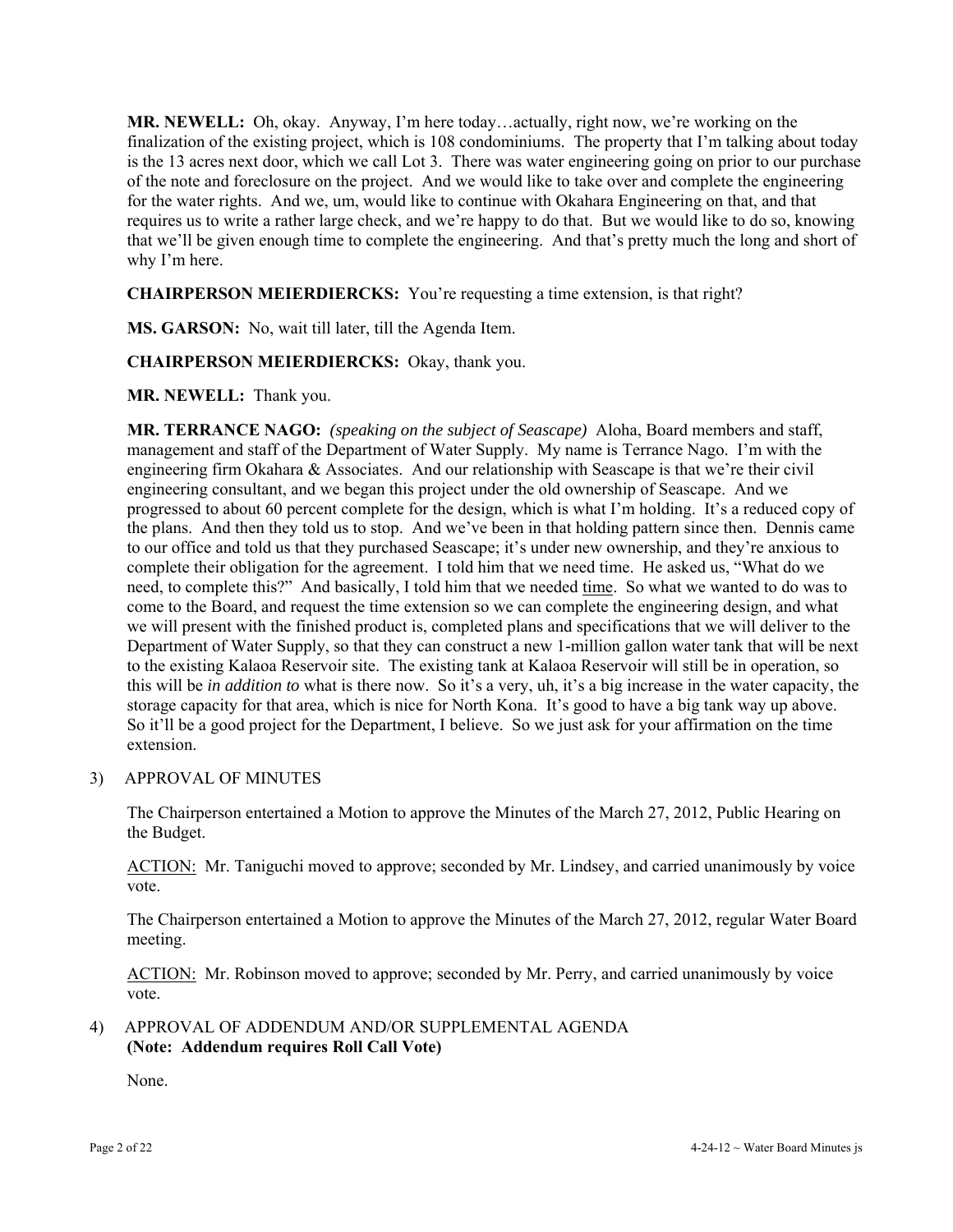## 5) PUNA:

## A. **JOB NO. 2006-899, ŌLA'A NO. 6 PRODUCTION WELL AND 1.0 MG RESERVOIR:**

The contractor, Isemoto Contracting Company, Ltd., requested a contract time extension of 47 calendar days. This is the fifth time extension request for this project.

| Ext.                                |             |           | Days       |                                                                                                                                                               |
|-------------------------------------|-------------|-----------|------------|---------------------------------------------------------------------------------------------------------------------------------------------------------------|
| #                                   | From (Date) | To (Date) | (Calendar) | Reason                                                                                                                                                        |
|                                     | 5/26/11     | 11/25/11  | 183        | Delays in receiving approval of the Medium<br>Voltage switchgear submittal from HELCO.                                                                        |
| $\overline{2}$                      | 11/25/11    | 12/16/11  | 21         | Delay in receiving test electrical power from<br>HELCO.                                                                                                       |
| 3                                   | 12/16/11    | 1/30/12   | 45         | Additional work required by Post-Contract<br>Documents (PCD) #8 and #9.                                                                                       |
| $\overline{4}$                      | 1/30/12     | 3/11/12   | 41         | Weather related delays and completion of<br>telemetering phone line by Hawaiian Telcom<br>between the new Ola'a #6 tank and Pacific<br>Paradise Gardens tank. |
| 5                                   | 3/11/12     | 4/27/12   | 47         | Weather related delays and the delay in<br>disconnecting the obsolete utilities to the old<br>Ōla'a #6 tank site.                                             |
| Total Days (including this request) |             | 337       |            |                                                                                                                                                               |

The project completion date must be extended due to weather-related delays (4 calendar days) experienced on the project, and the delay (43 calendar days) in disconnecting the obsolete utilities (electric and phone) at the old Ōla'a #6 tank site.

Staff has reviewed the request, and finds that the extension of an additional 47 days is justified.

The Manager-Chief Engineer recommended that the Board grant this contract time extension of 47 calendar days to Isemoto Contracting Company, Ltd., for JOB NO. 2006-899, 'ŌLA'A NO. 6 PRODUCTION WELL AND 1.0 MG RESERVOIR. If approved, the contract completion date will be extended from March 11, 2012 to April 27, 2012.

MOTION: Mr. Kaneshiro moved to approve; seconded by Mr. Taniguchi.

Mr. Inaba said that the main delay involved the coordination with HELCO and Hawaiian Telcom to remove the existing obsolete utilities from the existing tank and booster pump site. DWS wanted to make sure that the new facility was running properly, so that DWS would not need to go back to using the old facility. After the power was disconnected, work by the demolition crew could be scheduled. Lead-based paint on the steel tank and asbestos removal from the building were issues; a contractor from Oahu had to come in for the asbestos removal. DWS gave them an extra week to schedule that contractor, Mr. Inaba said.

Mr. Robinson expressed frustration with the rain-out days, and the time extension that was almost equal to the length of the original contract.

Mr. Inaba said that DWS needs to go with what the contract allows; some of the work cannot be done in the rain. DWS verifies whether the weather conditions are not suitable for the type of working the contractor is doing.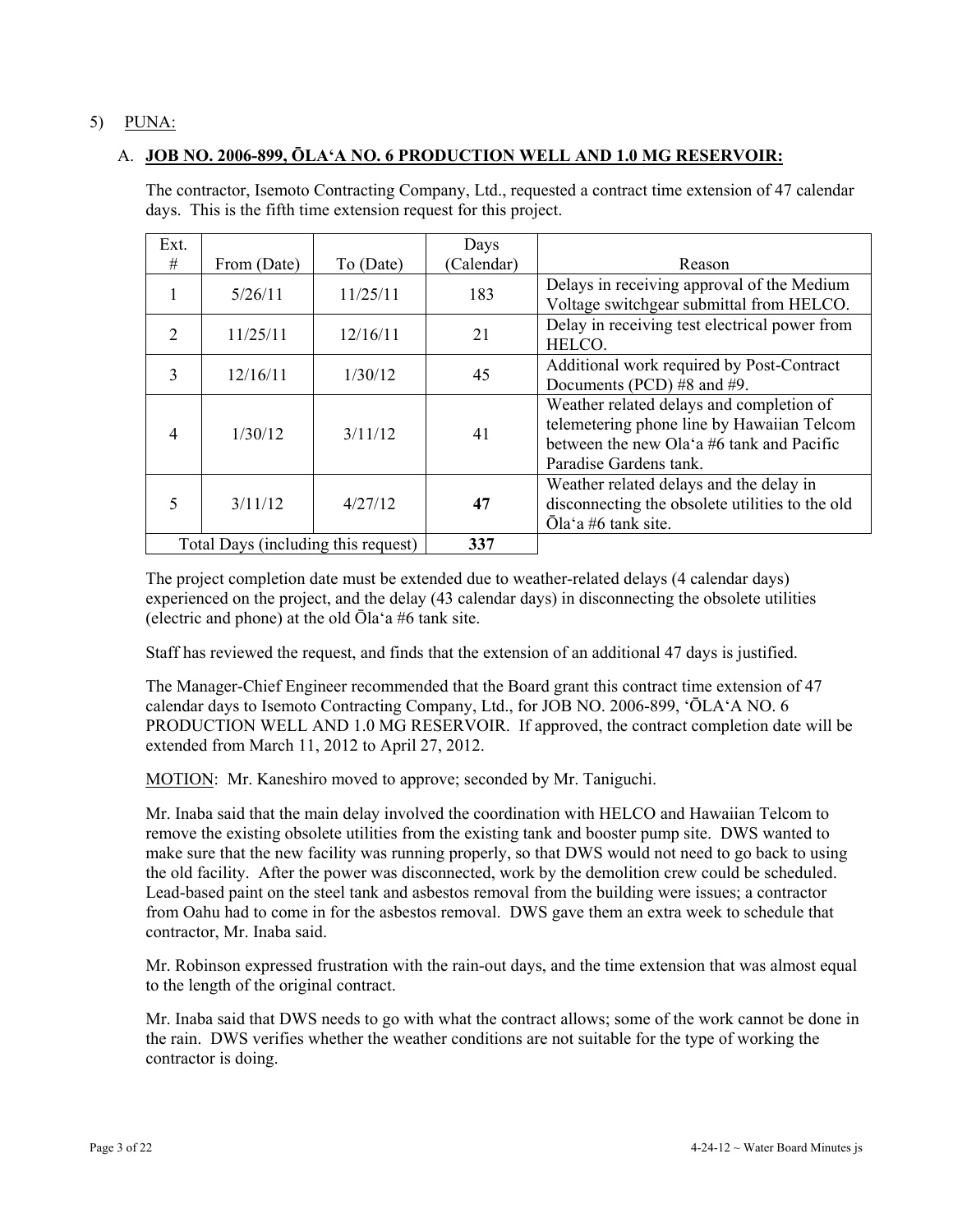The Manager-Chief Engineer said he understood what Mr. Robinson was saying. He said that DWS needs to impress upon its project engineers and inspectors that the Department must adhere to its timelines and work schedules. DWS needs to stay on top of any delays, and drive the work forward. The Department cannot be complacent about issues like this. He said that it is time that DWS looks at proceeding with projects on time and on budget.

The Deputy said he too understood the frustration, and would be sitting in on all of the pre-bid and preconstruction meetings, to express DWS's position ahead of the bidding process. The Deputy said he was definitely sending the message to the contractors participating in bids that the Department is going to be taking a hard look at any time extension request. Time extension requests will have to be fully justified; the requests have to be on the critical path. He noted that unfortunately, at this time, rain-outs are built into DWS's Requirements and Covenants, which allow for rain-outs. This is something that DWS is working with on a County level, he said, but currently those are the Rules that DWS must play by. In the meantime, the Deputy said he would make sure that DWS manages its projects better, and not allow time extensions that are not justifiable. He asked for the Board's patience, and said that there may be some time extension requests coming to the Board. He said that this current time extension request puts the completion date to this Friday (April 27, 2012.) The contractor still has some work to do, but barring any other rain-outs, the Department does not foresee any justifiable time extensions beyond the one today.

The Manager-Chief Engineer said that the contractors have been put on notice that if they do not have a justifiable reason for a time extension, the contractor will be subject to liquidated damages.

Mr. Inaba said that the Department has sat down with the contractor, and DWS denied some of their requests, only giving them rain-out days between April 2 and April 10, 2012.

Mr. Uyeda asked when the warranties started on the well, the booster pump and the reservoir. He asked whether the warranty starts after the well is completed.

Mr. Inaba said DWS agreed to a warranty starting on the day DWS started making use of the facility. That was at the end of February, he added.

Mr. Uyeda asked when the well was scheduled to be completed.

Mr. Inaba said completion is expected sometime in June.

Mr. Uyeda asked if it was a staggered warranty.

Mr. Inaba confirmed this.

Mr. Uyeda asked if this was made clear in the documents.

The Manager-Chief Engineer confirmed this.

The Deputy said that the warranty for certain equipment starts here, but the well warranty has not started yet.

Mr. Taniguchi asked whose responsibility is it to coordinate with HELCO and Hawaiian Telcom.

Mr. Inaba said the responsibility lies with DWS, because the service is under DWS. DWS is learning to be more on top of timing and coordinating with the utilities, getting the utilities involved earlier – instead of towards the end of a project. Recently, DWS has started working with HELCO a lot earlier in a project, he said.

ACTION: Motion carried unanimously by voice vote.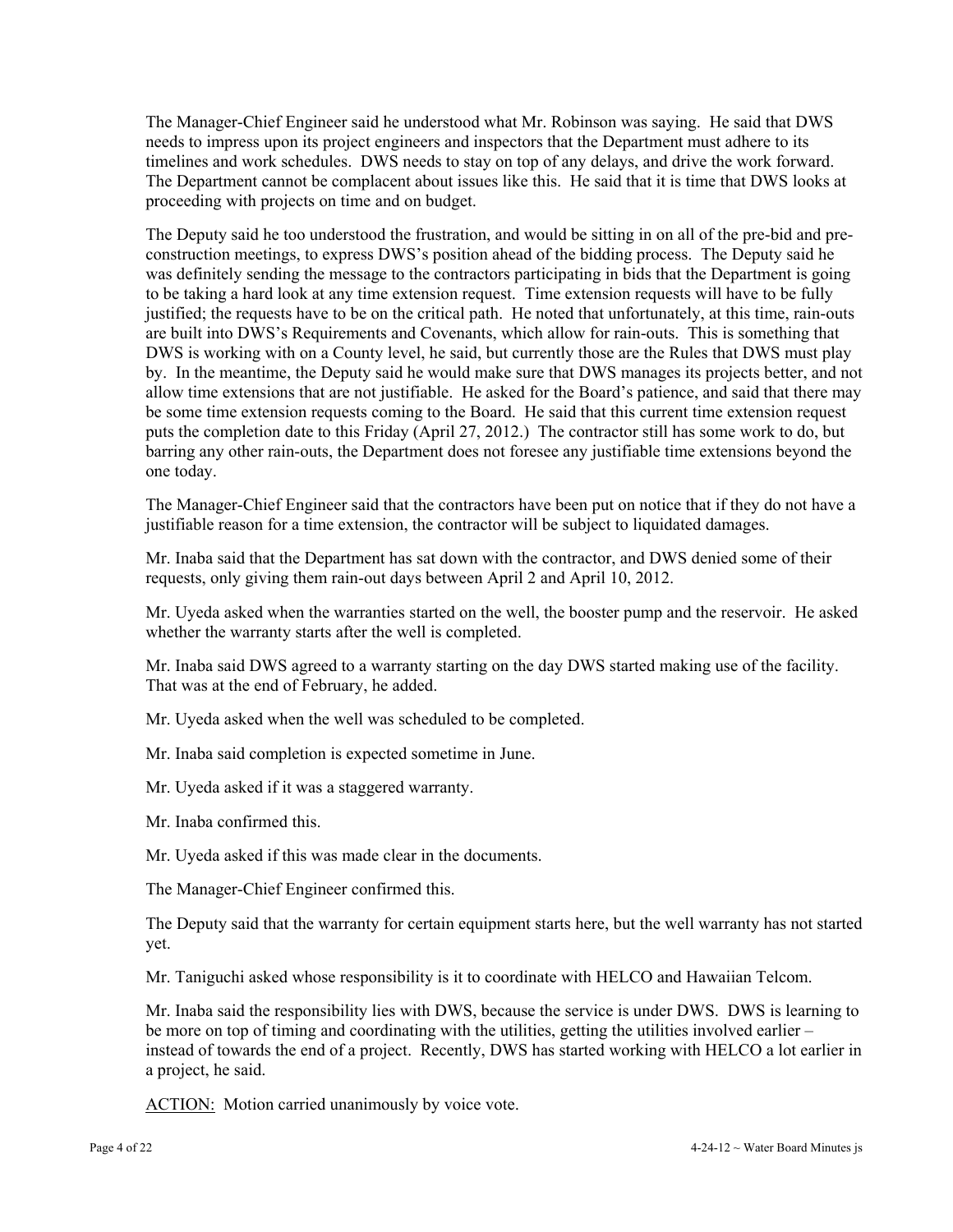# 6) SOUTH HILO:

## **A. JOB NO. 2002-802, PI'IHONUA RESERVOIR NO. 2 REPLACEMENT:**

The contractor, Isemoto Contracting Co, Ltd., requested a time extension of 40 calendar days. This request is for additional time to have Hawaiian Telcom install telephone lines for telemetering and alarm purposes.

Staff has reviewed the request and finds the 40 calendar days are justified. This is the fourth time extension request.

| Ext                                 | From (Date) | To (Date) | Days       | Reason                                                                                                                                                  |
|-------------------------------------|-------------|-----------|------------|---------------------------------------------------------------------------------------------------------------------------------------------------------|
| #                                   |             |           | (Calendar) |                                                                                                                                                         |
|                                     | 12/28/2010  | 11/8/2011 | 315        | Days required to order the MCC, and<br>complete the remainder of the project<br>including demolition of the existing<br>facilities.                     |
| $\mathcal{D}_{\mathcal{L}}$         | 11/8/2011   | 3/26/2012 | 139        | Days required to take delivery and install<br>the MCC, and complete the remainder of<br>the project including demolition of the<br>existing facilities. |
| 3                                   | 3/26/2012   | 5/3/2012  | 38         | Rain-out Days                                                                                                                                           |
| 4                                   | 5/3/2012    | 6/12/2012 | 40         | Days required to have telephone service<br>installed.                                                                                                   |
| Total Days (including this request) |             | 532       |            |                                                                                                                                                         |

The Manager-Chief Engineer recommended that the Board approve a contract time extension to Isemoto Contracting Co., Ltd., of forty (40) calendar days from May 3, 2012, to June 12, 2012, for JOB NO. 2002-802, CONSTRUCTION OF THE PI'IHONUA RESERVOIR NO. 2 REPLACEMENT.

MOTION: Mr. Greenwell moved to approve; seconded by Mr. Taniguchi.

The Manager-Chief Engineer said this was another project that called for coordination with Hawaiian Telcom.

Mr. Inaba explained that if DWS had started communication earlier with Hawaiian Telcom, this situation could have been avoided. DWS put some pressure on Hawaiian Telcom, and everything is pretty much ready now, he said. Mr. Inaba said he would call the contractor at the site to make sure the system is ready for Hawaiian Telcom, and then he will call Hawaiian Telcom to give them the go-ahead. If DWS had communicated with Hawaiian Telcom sooner, the contractor could have scheduled their sub-contractors to come in earlier, etc.

Mr. Lindsey asked who Mr. Inaba contacted at Hawaiian Telcom.

Mr. Inaba said he spoke with someone on Oahu.

Mr. Lindsey noted that he himself is the island manager and representative for Hawaiian Telcom for both the Big Island and Kaua'i. He said he appreciated phone calls from the Deputy last week Monday and from Mr. Inaba last Friday in which they gave Mr. Lindsey a heads-up that this Item would be on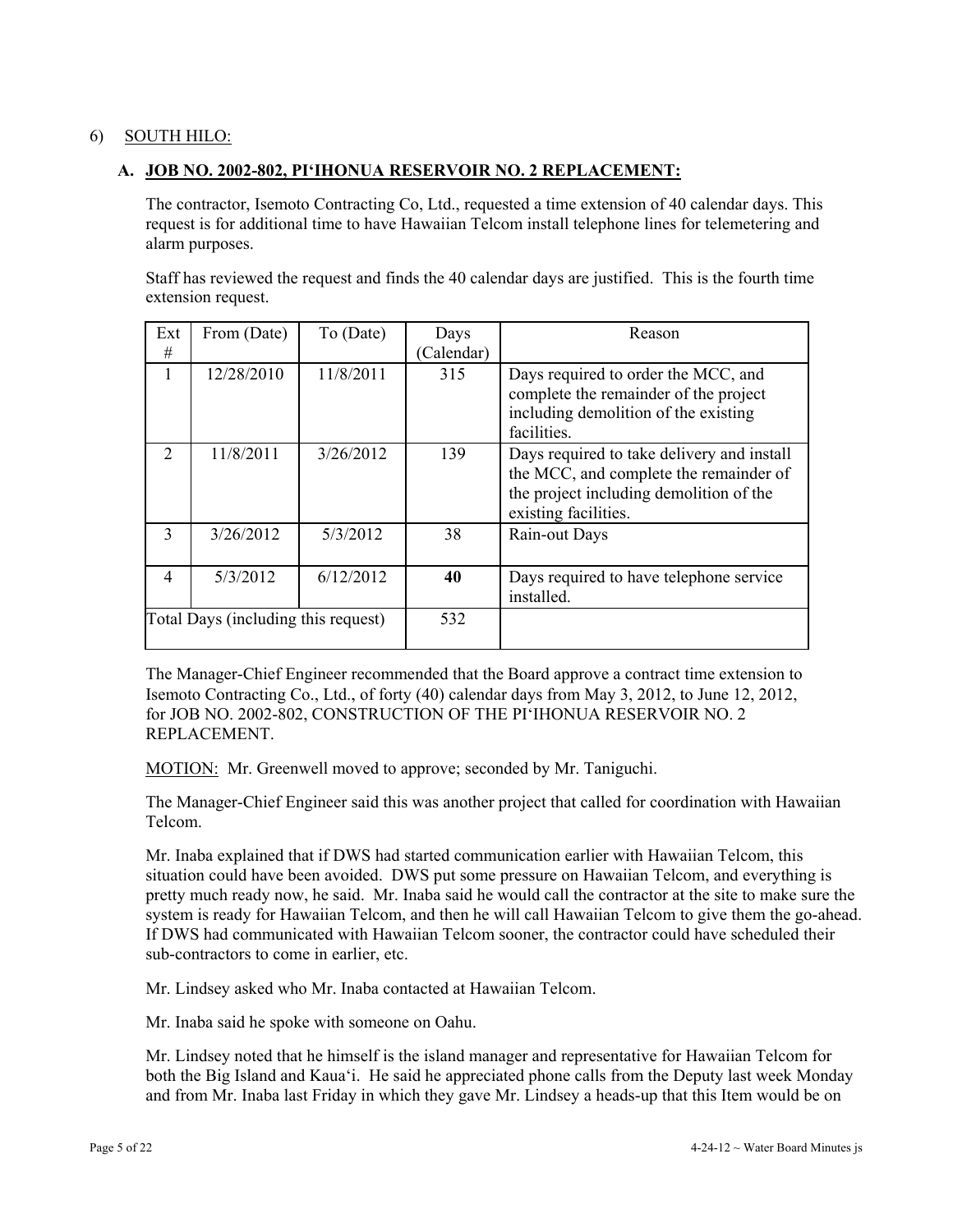the Agenda. Thanks to this, Mr. Lindsey had a week to discuss the situation with Hawaiian Telcom's engineering and network operations staff. He quipped that he also had the benefit of a two-hour drive to Kona this morning to formulate his response. Mr. Lindsey, speaking as the Hawaiian Telcom representative, explained that the project involves three wells: Wells 1, 2 and 3. Well 1 is at Carvalho Park in Hilo, Well 2 is on Waiānuenue Avenue, and Well 3 is up in Pi'ihonua, he said. At the current time, New Well 2 and Pi'ihonua (Well 3) are connected; New Well 2 and Well 1 are not connected. Mr. Lindsey said that he learned today that Hawaiian Telcom is waiting for a release from DWS on Old Well 2, because Hawaiian Telcom wants to use the same pair of connections, and swing it over to the new well in order to have continuity among the three wells. Hawaiian Telcom does not have any additional pairs going up between Well 1 and Well 2; right now, using the same pair is the only solution. He noted that Hawaiian Telcom will not be investing in anything else on that route. Mr. Lindsey said that is the situation as it stands now. If Hawaiian Telcom were given the okay by DWS today, the connections would be fired up tomorrow. At this point, Mr. Lindsey, speaking as a Board member, asked how DWS came up with the 40-day time extension. He said he appreciated the fact that Hawaiian Telcom and DWS will be working more closely in the future; he noted special rapport between himself and Mr. Inaba and the Deputy. Mr. Lindsey asked Mr. Inaba and the Deputy to give him a heads-up when DWS is ready to go in for the service on a project, so that Mr. Lindsey can bird-dog whatever department at Hawaiian Telcom may be hampering things. In the current case, Mr. Lindsey said it is ready to go, as soon as DWS gives the green light to Hawaiian Telcom. With other projects, there may be things like easements or utility approvals from HELCO that would prevent Hawaiian Telcom from going in; Hawaiian Telcom cannot do anything about delays like that. Mr. Lindsey said he would like to recuse himself from the vote on this Item. At the same time, he said that he cannot agree that the Board is asking for a 40-day time extension because of Hawaiian Telcom. Mr. Lindsey asked that there be another reason given, for the record, for the time extension.

Mr. Inaba said the reason for the time extension is that the sub-contractor has to come in, and the electrical sub-contractor will need about a week to test the equipment. Things have been ready for a while now, and it is not a matter of Hawaiian Telcom causing the delay. It is a matter of DWS coordinating the project, with the *initial intent* of having the new system in operation – and then knocking off the old system, he said. Obviously, DWS will not be able to follow that scenario now. Therefore, DWS will go back and figure out how to test the new system *without* having to knock off the old system. Hopefully, after the electrical sub-contractor comes in, DWS can call Hawaiian Telcom to swing the communication line from the existing system to DWS's new system. After that, the subcontractor can test the new system. Once the system is turned on, there will be a lot of work to do, including demolition. Therefore, the reason for the 40-day time extension is **not** because DWS is waiting for Hawaiian Telcom; it is because of the remaining work needed to finish the contract, Mr. Inaba said.

Mr. Greenwell noted that the 40 days start on May 3, 2012. He asked what happens between now and May 3, and he asked if Hawaiian Telcom cannot do anything between now and May 3.

Mr. Inaba said Hawaiian Telcom is arranging to have the connection done; DWS needs to make sure that the system is entirely in operation before that connection can be done. He said the electrical and control sub-contractors should be done before June 12.

Mr. Lindsey said he was recusing himself from voting on this Item, but he asked that the reason for the 40-day time extension be corrected, because today's meeting is a matter of public record.

Mr. Inaba confirmed this.

The Manager-Chief Engineer said that the May 3 date is there because it was the last time extension date. He said that this has been a good learning experience for DWS; the Department's administration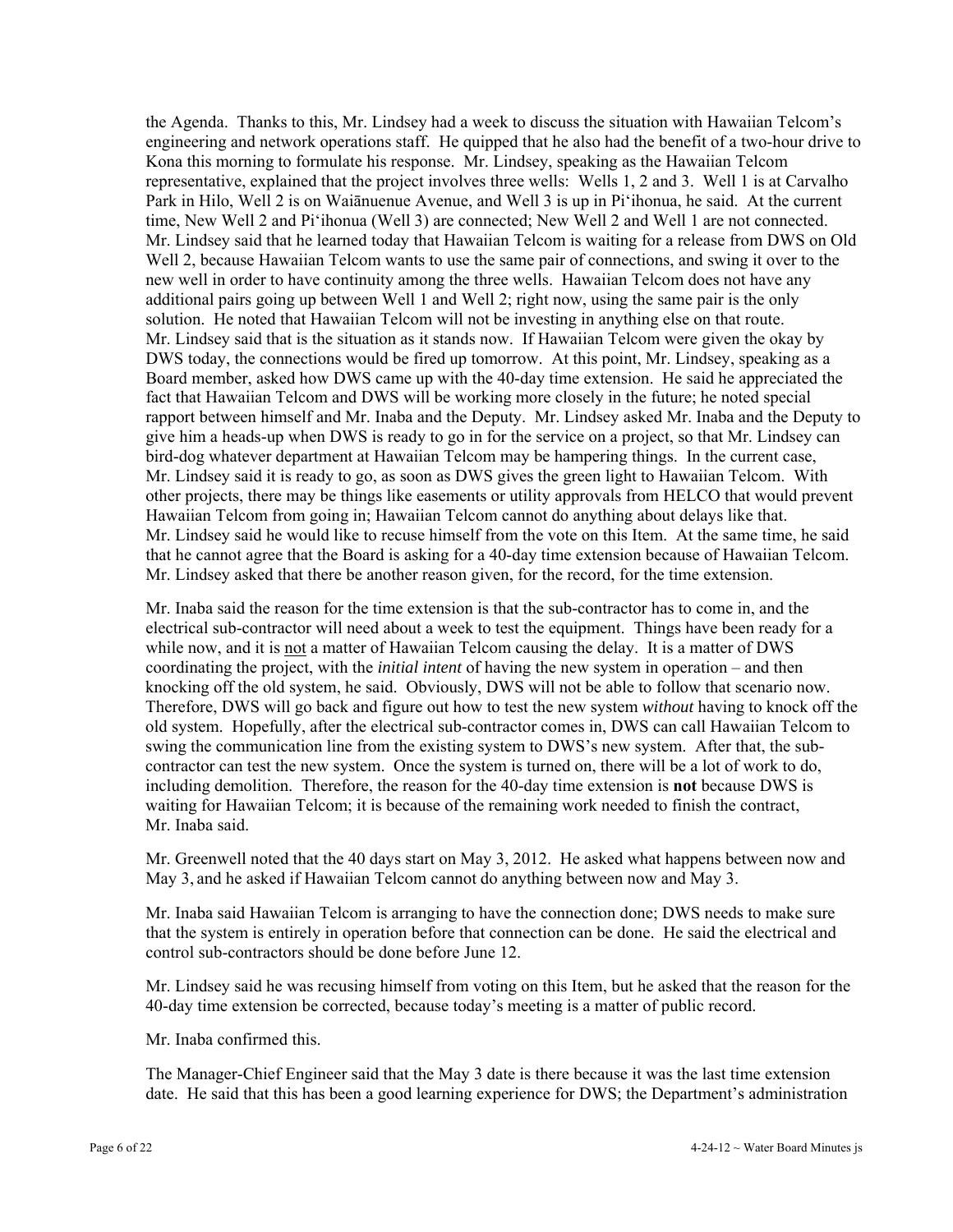and its consulting engineers should look into these kinds of details to map out what could happen in the field, to prevent DWS falling into these kinds of delays.

Chairperson Meierdiercks suggested that DWS hold weekly meetings on-site with all of the subcontractors and staff involved in a project – especially in the case of construction projects. Such weekly meetings on-site are standard procedure on construction jobs, he said.

Mr. Uyeda asked if the delay on this project is hampering any operational systems. He also asked what benefit the project afforded to DWS or its water system.

Mr. Inaba said that it would provide additional storage.

The Manager-Chief Engineer said the delay is not hampering any operations, because DWS has the existing storage there, and booster pumps are in place that are still able to pump water up to Reservoir 1, and bring water down from Reservoir 1 to Reservoir 3. This project will provide additional storage for the area, and replace an old, dilapidated storage reservoir that dates back to the 1920s. He said that when the new reservoir comes into service, the old storage reservoir will be demolished.

Mr. Inaba said that the demolition of the old storage reservoir is part of the remaining work that has to be pushed back.

Mr. Uyeda asked if the existing reservoir is compromised by age, and he asked whether there was any risk of failure.

The Manager-Chief Engineer said no, it is not going to fall apart.

Mr. Inaba said the existing reservoir may provide DWS with additional storage. DWS is looking to increase its efficiency in terms of the power cost; DWS is trying to keep Well C on the Rider M schedule. Well C kicks in when Wells A and B down below cannot keep up, he said.

Mr. Uyeda said that in that case, it would be a better utilization of power when the new system kicks in.

Mr. Inaba confirmed this.

ACTION: Motion carried with eight (8) Ayes; one recusal (Mr. Lindsey).

Mr. Robinson asked whether the reason for the time extension had been corrected, for the record.

The Manager-Chief Engineer said yes, the Minutes will reflect that correction.

## 7) NORTH KONA:

## A. **SECOND AMENDMENT TO WATER AGREEMENT: KOHANAIKI SHORES, LLC, PALAMANUI GLOBAL HOLDINGS, LLC, AND WATER BOARD:**

Kohanaiki Shores, LLC, Palamanui Global Holdings, LLC, and the Water Board and/or their predecessors in interest ("The Parties") entered into an agreement dated June 15, 1999, relating to the development of water sources in North Kona. A First Amendment to the Water Agreement was entered into on January 11, 2007. Water quality issues have arisen with respect to the water sources that were the subject of this agreement. The parties now wish to enter into a Second Amendment to the Water Agreement that addresses those concerns.

The Manager-Chief Engineer recommended that the Board defer this matter to the May 22, 2012, Board meeting.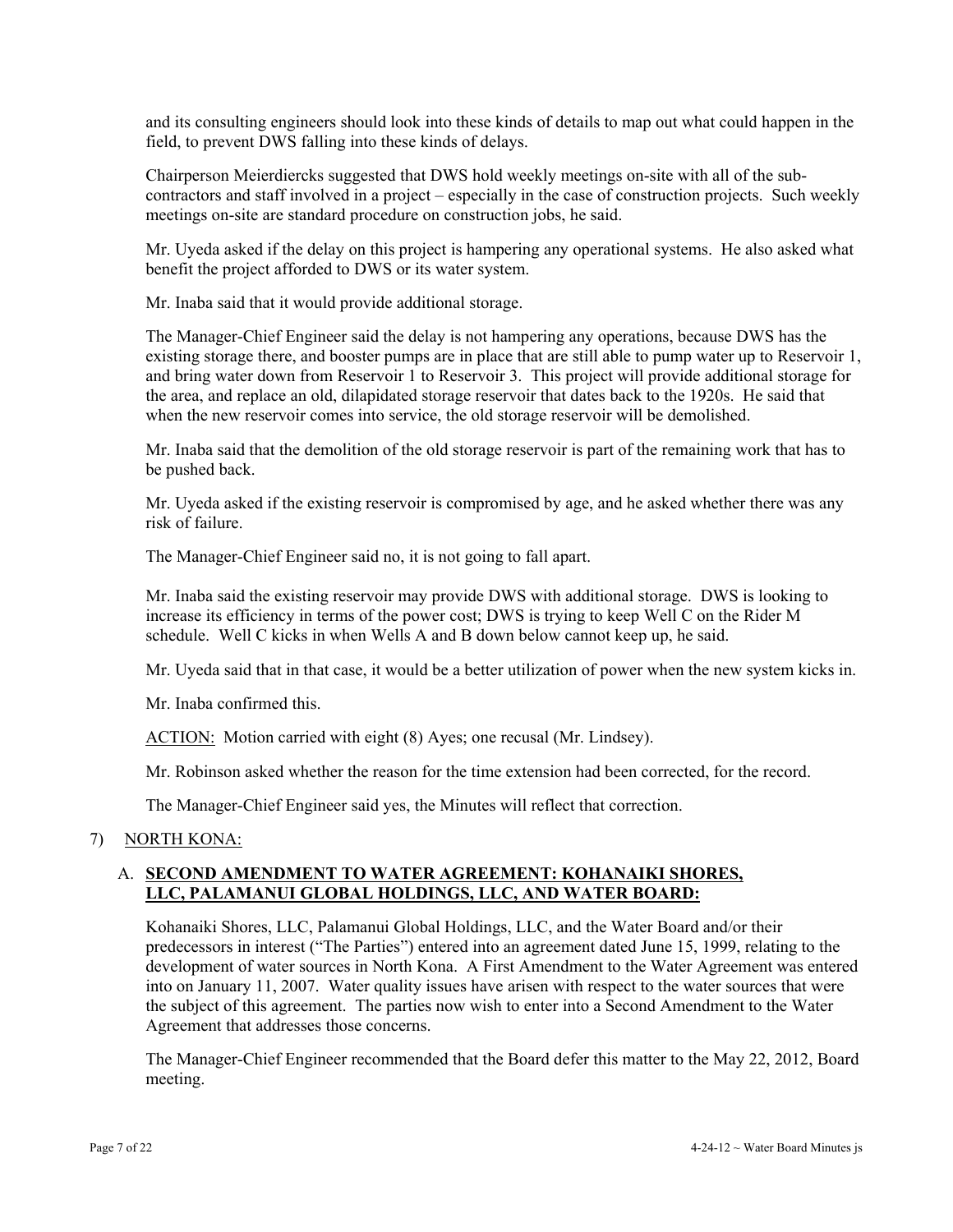ACTION: Mr. Taniguchi moved to defer; seconded by Mr. Perry, and carried unanimously by voice vote.

## B. **THIRD AMENDMENT TO WATER FACILITIES AGREEMENT BETWEEN SEASCAPE DEVELOPMENT, LLC, AND WATER BOARD OF THE COUNTY OF HAWAI'I – TAX MAP KEY (3) 7-3-010:052 AND 053:**

Seascape states that it underwent a change in ownership, and the new ownership desires to complete their obligations to the Agreement as expeditiously as possible. Seascape requests a time extension that will enable Seascape to meet their obligations with the Water Board.

Ms. Garson noted that there was no Recommendation for this Item; it was just for discussion.

The Manager-Chief Engineer said that this agreement is set to expire in October 2012. He did not know what kind of time extension that Seascape was seeking, but apparently Seascape needs extra time to complete the design of the project. When the Board approved the amendment to the agreement to extend it to October 2012, the Board informed Seascape that it would be the last time extension. However, under the circumstances, Seascape apparently cannot meet the October deadline. The Manager-Chief Engineer noted that once the design is complete, the design plans will be turned over to DWS to pursue the construction of the storage reservoir and connecting pipeline to the highway. That improvement project is not scheduled on DWS's five-year C.I.P. Budget until FY2016, he noted. Therefore, any delay up until FY2016 will not affect DWS. He suggested asking Mr. Nago what kind of time extension that Seascape was seeking.

Ms. Garson said that any new time extension would need to be in a Fourth Amendment to the Water Facilities Agreement, which could be drafted and be brought to the Board at the next meeting.

The Manager-Chief Engineer said that if the Board is amenable to another amendment for a time extension, he would suggest that Seascape come forth with an amended agreement to indicate the time extension. That draft agreement could come before the Board at a meeting before October.

Ms. Garson said that since the Board is only discussing this, there is no need for a Motion.

Mr. Perry asked why DWS is responsible for construction of the reservoir.

The Manager-Chief Engineer explained that it started off a couple of years ago, when Seascape wanted to upgrade the existing Kalaoa Well. Prior to Seascape coming in, the existing Kalaoa Well was designed for a capacity of 300 gallons per minute (GPM). Seascape proposed to DWS an upgrade of the capacity to 500 GPM, which Seascape did. The capacity of the Kalaoa Well now stands at 500 GPM. (The Kalaoa Well was tested for 750 GPM, but DWS opted to keep its capacity at 500 GPM, the Manager-Chief Engineer noted.) With the upgrade to 500 GPM, DWS needed additional storage, and Seascape wanted to proceed with its work, so in negotiations DWS asked Seascape to find DWS another tank site and to do the design for DWS. In exchange, DWS was to do the construction. That was the deal that was done several years ago with Seascape, he said.

Mr. Taniguchi noted that Seascape came in with two parcels, the first of which it developed. DWS purchased another parcel, he added.

The Manager-Chief Engineer said that the existing Kalaoa Well was further north, and this new tank site was about two parcels away from the existing site.

Mr. Taniguchi asked what the agreement was about.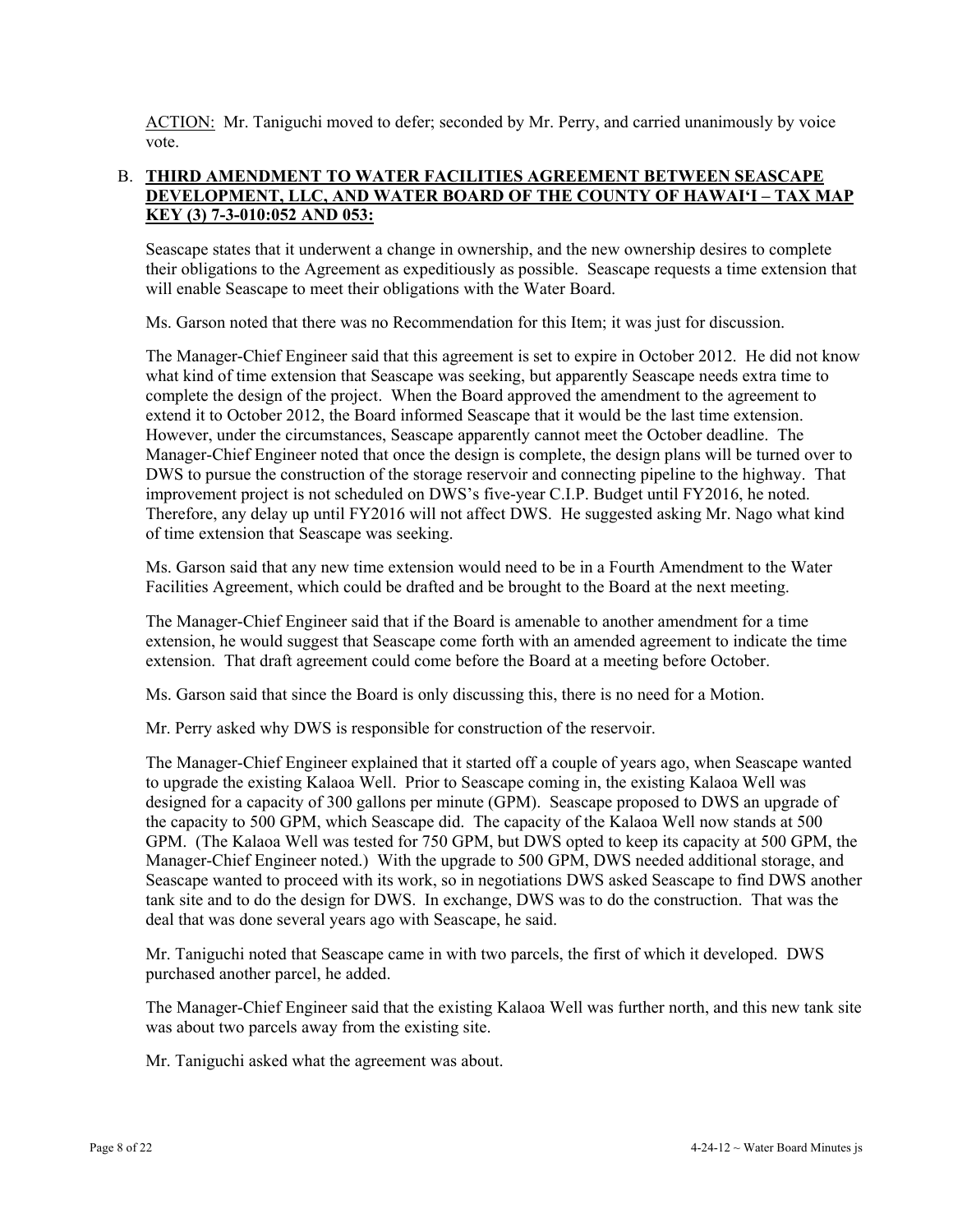The Manager-Chief Engineer said the agreement was to grant the parcel to DWS, and that Seascape would do the design for the tank and the pipeline connecting to the highway. He said that DWS issued additional water commitments to Seascape in the area.

Mr. Taniguchi asked whether Seascape had exercised any of the water commitments.

Mr. Inaba said that there were several agreements, not just this one. One agreement dealt with upsizing the well, while another agreement modified the way the system runs; that agreement got Seascape a few more units. The agreement to upsize the storage is so that Seascape can take advantage of the capacity of the new well improvements; Seascape gets some more units under this Third Amendment, he noted. The earlier water commitments granted in earlier agreements have been exercised, he said. The units granted under the Third Amendment are for what Seascape calls "Lot 3."

Chairperson Meierdiercks asked if the Board would like to signify that it is amenable to considering a Fourth Amendment to the Water Facilities Agreement.

Mr. Kaneshiro asked whether the change of ownership was the reason why the consultant (Okahara  $\&$ Associates) was asked to stop work.

Mr. Nago offered clarification, saying that his firm was approached by the old ownership in 2006, which asked his firm to prepare a fee proposal for them to do this work. Then, the work stopped. He explained that his firm got the notice to proceed on September 20, 2006, and the firm was told to stop work on March 22, 2007. That was a very short period, he noted, and the firm was only able to do its initial investigative work. The firm got its second notice to proceed on February 29, 2008, and was told to stop on August 27, 2009. During that time, the firm was able to complete about 60 percent of the plans. Subsequently, there was a change in ownership, and Mr. Newell came to Mr. Nago's office to ask what could be done to finish the design, and what was needed. Mr. Nago told Mr. Newell that more **time** was needed to finish the work. Mr. Nago noted to Mr. Newell that it was February, with the October deadline looming. Mr. Nago proposed drawing up a schedule to determine how much more time was needed to finish up the obligation that Seascape has for this agreement with the Water Board. This project entails a new 1-million gallon tank and connecting pipelines, bringing the water that comes from the new tank along the Old Māmalahoa Highway, and connecting to existing pipes at Kaiminani Drive. This means occupying the State right-of-way, which poses a very lengthy process to get the necessary Use and Occupancy Agreement. Mr. Nago said that if his firm were able to start work tomorrow, they would be able to finish the plans and specifications by February 14, 2013. Concurrently, the firm would prepare the National Pollutant Discharge Elimination System (NPDES) permits required by the Department of Health (DOH) Clean Water Branch. Based on past experience, Mr. Nago believed they would be able to get Clean Water Branch approval by the end of February of next year. However, the Use and Occupancy Agreement is a lengthy process, entailing the installation of water supply facilities in the State right-of-way. Based on past experience, Mr. Nago was pretty confident that there could be a Use and Occupancy Agreement with the State Department of Transportation (Highways Division) by the end of May 2013. Therefore, Mr. Nago said that Seascape is requesting that the Water Board extend the Water Facilities Agreement from October 28, 2012 to May 31, 2013.

Mr. Greenwell asked if Seascape would only be asking for a time extension.

Mr. Nago said yes.

Mr. Uyeda asked DWS to give a summary of the events leading up to today on Seascape. He also asked what elements of the agreements are still alive, etc.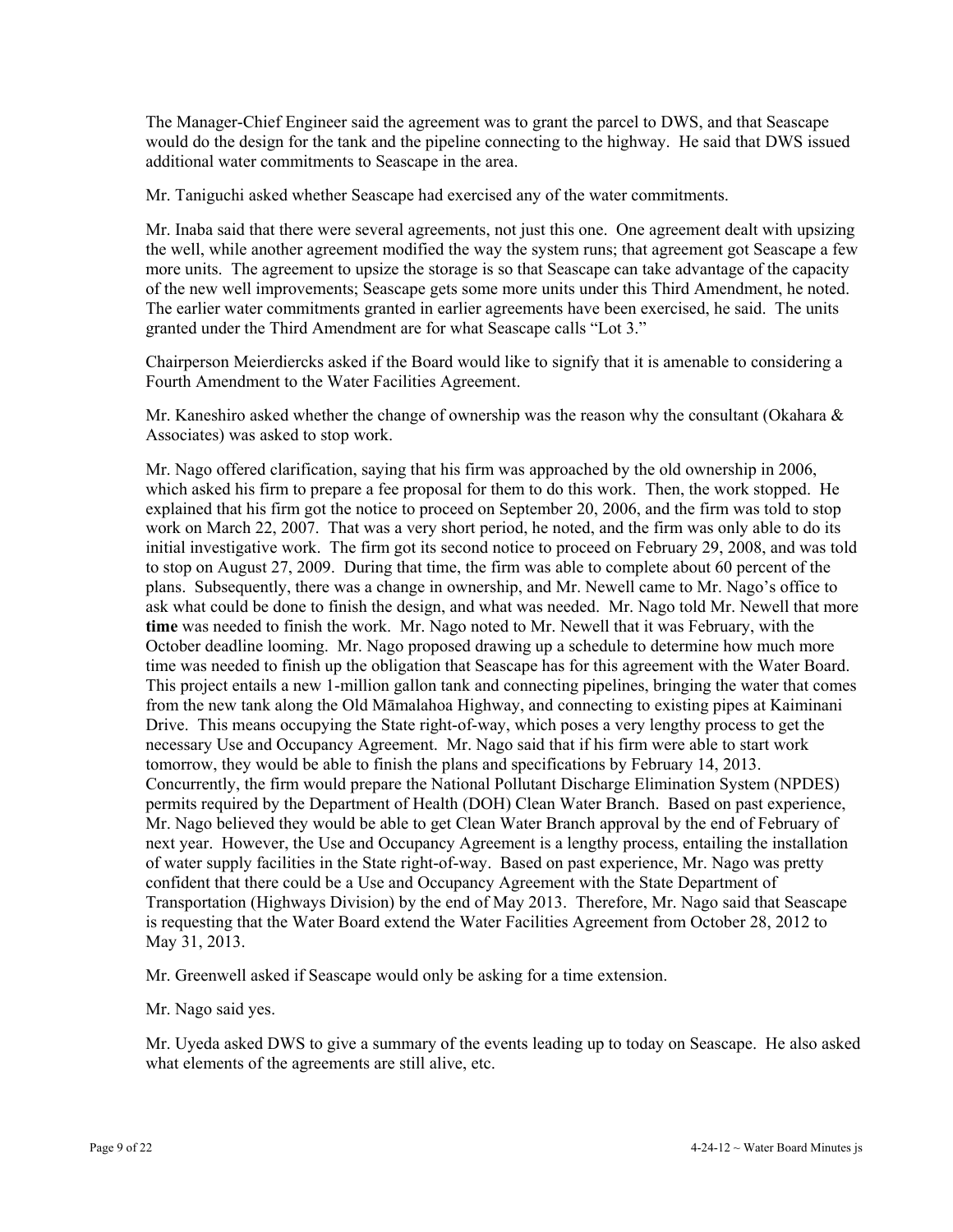Mr. Inaba said that within the scope of this current agreement, Seascape got one extra parcel. DWS paid Seascape some \$500,000.00 for that parcel. Seascape needs to complete the design of the reservoir and the pipeline that connects to the highway as well as to the existing well site, and Seascape needs to turn the design over to DWS. He noted that there is a parcel in between the existing site and the new site, but an alignment is being worked out. Once the design is complete and it comes to DWS, DWS is obligated to build the reservoir. HELCO will come in and upgrade their power supply to the site; the utility will need to switch out the transformers at the existing well site. That needs to be done because once the reservoir is put in, DWS will step up the deepwell to pump 500-700 GPM. Once DWS builds the system, Seascape will get the 240 units, Mr. Inaba said.

Mr. Uyeda asked about the components in the 2005 agreement.

Mr. Inaba said those components were complete; the ones in the current agreement are the only remaining components.

Mr. Uyeda noted that some of Seascape's obligations have changed; originally, Seascape was obliged to build the tank, whereas now, Seascape must just provide the design.

Mr. Inaba said yes, originally, Seascape was planning to build the tank, and in exchange get facilities charge *credits*. At some point, Seascape said they could not afford to build the tank, so DWS agreed to do the construction as long as Seascape obtained a buildable parcel. Seascape got the parcel, and the agreement was that Seascape would do the design, but would have to pay the facilities charge.

The Manager-Chief Engineer said that if and when Seascape returns to the Board to ask for a time extension, DWS can come up with more detailed background information that Mr. Uyeda is looking for. DWS will provide that background information when DWS does the Agenda write-up, if and when Seascape carries the project forward.

The Deputy said yes, DWS will come up with a summary of what Seascape is envisioning, the obligations of DWS and Seascape (whether satisfied or not, or carried over to the current agreement, etc.) This would be to alleviate any confusion on what has transpired, he said.

Chairperson Meierdiercks suggested that DWS do up such a summary, and present a Recommendation to the Board.

Mr. Robinson suggested that DWS also provide information on how much money has been paid by Seascape to date, as well as what water commitments have been granted or transferred to Seascape.

Mr. Newell offered clarification on the new ownership, which officially got this property deeded over to them within the last two months. The new ownership has had no dealings with the old ownership; the new owners bought the note from U.S. Bank, which took the note over from two other banks that were involved. The new owners cleaned up the messes from those notes, and did the foreclosure and took over the property. That is where the new ownership is today, and its desire is to move on to develop the parcels that remain. The new ownership takes no responsibility for what happened in the past. The new owners took over the Seascape units that are there now, some 40 units that had been sitting there finished for about three years. Of those units, 28 have been sold, and 12 are left. Seascape had three buildings that were 50 percent complete, and the new owners are in the process of completing and selling them. The new owners' plans are to entitle Lot 3, and to do so the water issue needs to be taken care of. Mr. Newell asked the Board not to confuse the old ownership with the new ownership. The new ownership is extremely well-founded, he said. One of the new principals in Seascape is a billionaire who is also one of the new owners of the L.A. Dodgers, he said.

## 8) SOUTH KONA: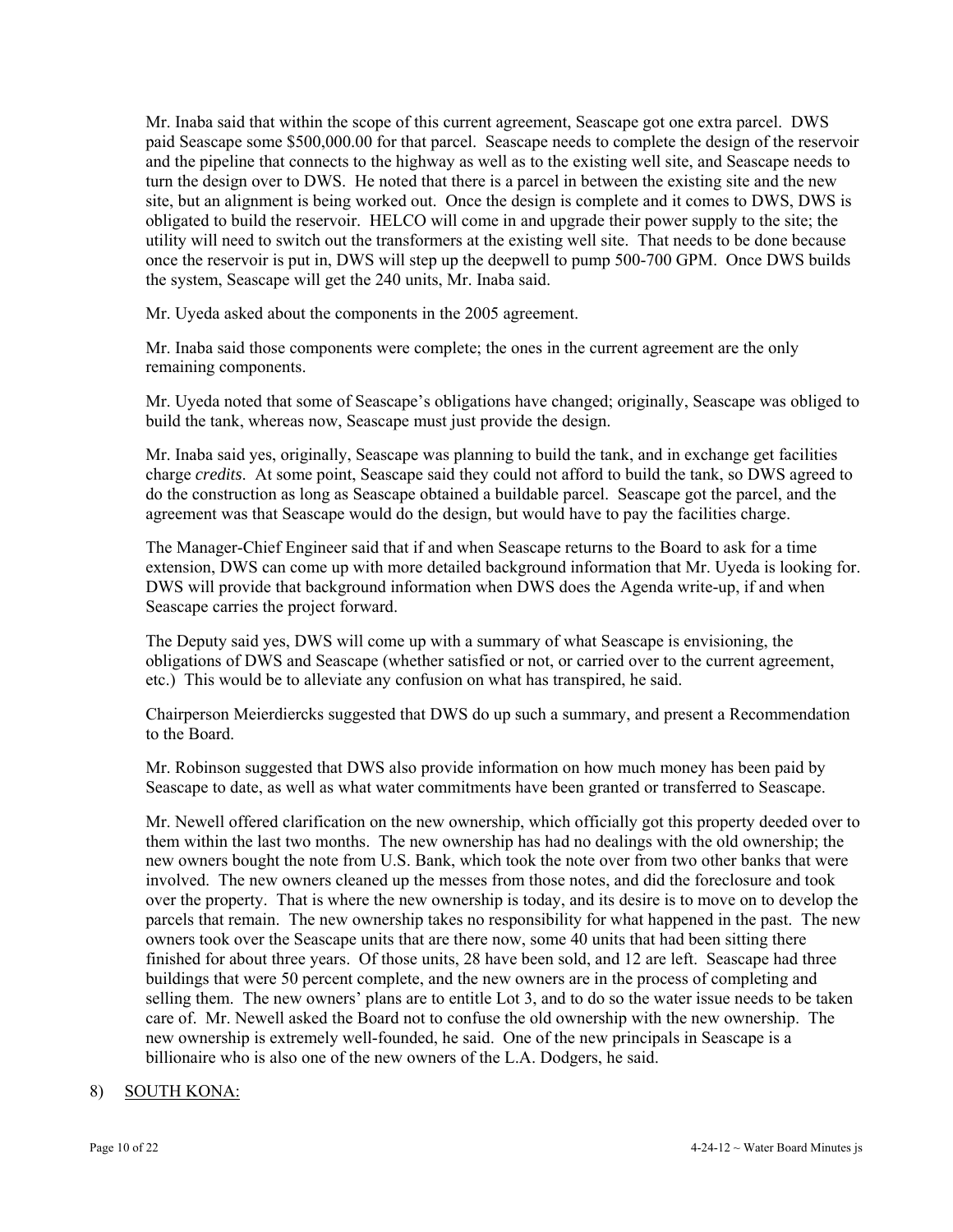## A. **MATERIAL BID NO. 2012-07, FURNISHING AND DELIVERING KE'EI #3 (TSUKAMOTO) BOOSTER C FOR THE DEPARTMENT OF WATER SUPPLY:**

Bids for this project were opened on April 12, 2012 at 2:30 p.m., and the following are the bid results.

| Bidder                                       | <b>Bid Amount</b> |
|----------------------------------------------|-------------------|
| Beylik Drilling & Pump Service, Inc.         | Non-responsive    |
| Derrick's Well Drilling & Pump Services, LLC | \$32,615.00       |

 $\overline{T}$ 

The Manager-Chief Engineer recommended that the Board award the contract for MATERIAL BID NO. 2012-07, FURNISHING AND DELIVERING KE'EI #3 (TSUKAMOTO) BOOSTER C FOR THE DEPARTMENT OF WATER SUPPLY, to the lowest responsive bidder, Derrick's Well Drilling and Pump Services, LLC, for their bid amount of \$32,615.00. It is further recommended that either the Chairperson or the Vice-Chairperson be authorized to sign the contract, subject to review as to form and legality by Corporation Counsel.

MOTION: Mr. Robinson moved to approve; seconded by Mr. Uyeda.

Ms. Lee Loy asked to recuse herself from the vote on this Item, because Derrick's Well Drilling and Pump Services, LLC, is a client of the firm where she works.

The Manager-Chief Engineer explained that DWS has three booster pumps in operation at this site. The third pump is on the verge of breaking, so DWS is purchasing a new booster pump to replace it. DWS can live with the two existing, working booster pumps in the meantime, he said.

Chairperson Meierdiercks asked why Beylik was listed as non-responsive. He asked if it was true that only two companies bid on this contract.

The Manager-Chief Engineer said that normally, two or three companies bid on projects like this, and Beylik in this instance was not able submit a bid on time.

Mr. Inaba confirmed that this made Beylik non-responsive.

Chairperson Meierdiercks asked what non-responsive means; the Board needs to know the reason the bid was not accepted. The Item should state the specific reason; in this case, the reason was that Beylik was late with their bid.

The Manager-Chief Engineer acknowledged that non-responsive is a general term that could mean anything.

Chairperson Meierdiercks said DWS should be more specific, and should provide more of an explanation.

Mr. Inaba explained that the term "non-responsive" was prescribed by DWS's General Requirements and Covenants, but the write-up could clarify the reason further. He explained that DWS had to turn Beylik away because their bid came in late; DWS could not even accept the bid.

Chairperson Meierdiercks said that giving an explanation for not accepting a bid would help the Board; it would give the Board some idea of the reason. He thought perhaps DWS might have problems if it looked as if it had accepted just one bid.

The Manager-Chief Engineer said that with an open bid like this, a single bidder would not pose a problem.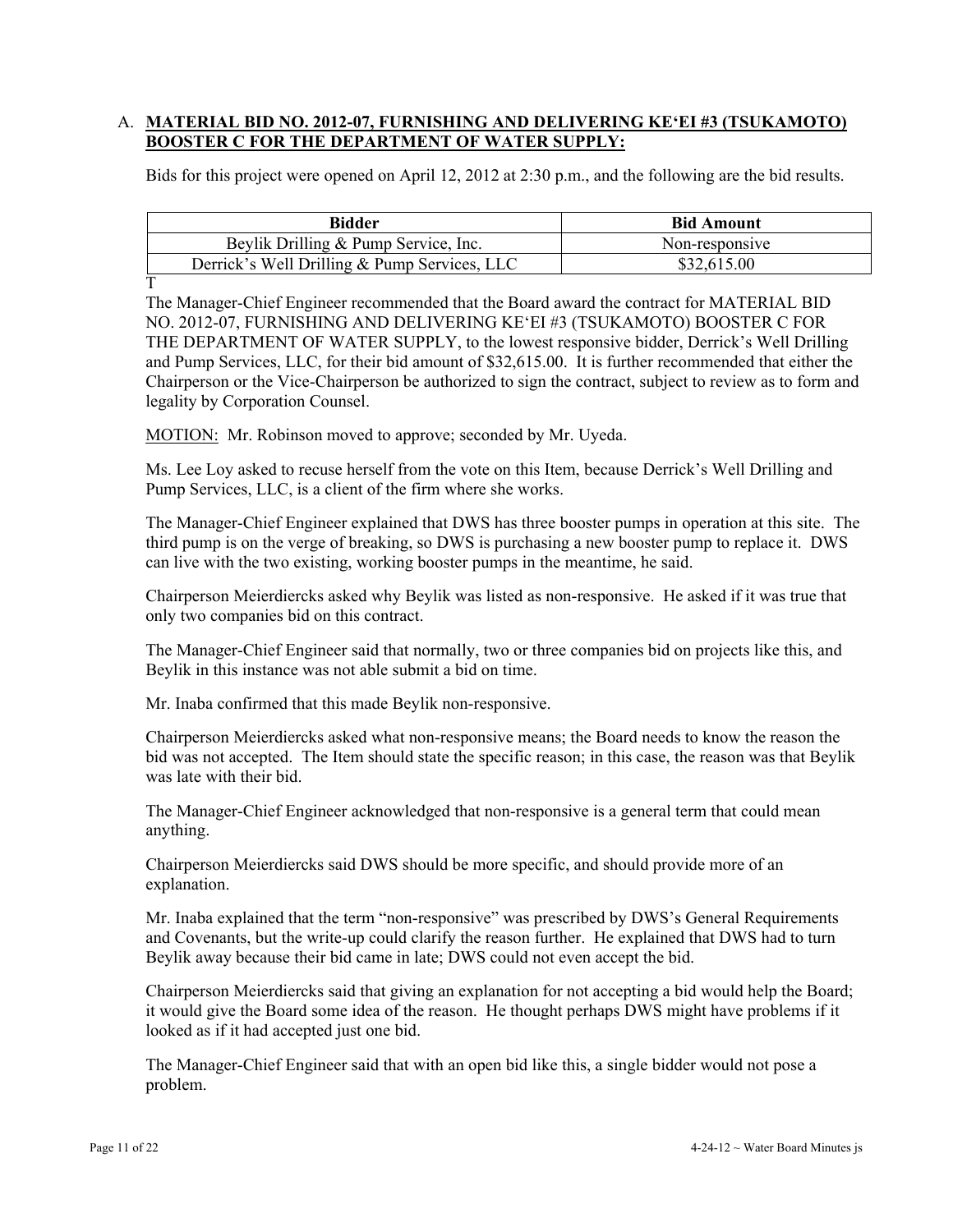Mr. Kaneshiro asked if the bid of \$36,615.00 was reasonable.

Mr. Young confirmed that it was reasonable for a booster pump of this type.

Mr. Taniguchi returned to the non-responsive issue, and asked why DWS even bothered to list Beylik at all.

The Manager-Chief Engineer explained that Beylik was listed because they had submitted an Intent to Bid, and DWS normally lists all of the contractors who submit an Intent to Bid.

Mr. Taniguchi asked whether late bids are even opened.

The Manager-Chief Engineer said that DWS cannot even open late bids.

Mr. Robinson asked why the chloride level was so high in the City of Refuge area.

The Manager-Chief Engineer said that the Ke'ei Well D had broken down at the end of March, and he would provide an explanation about the high chloride level during his report later in the meeting.

ACTION: Motion carried with eight (8) Ayes; one recusal (Ms. Lee Loy).

### 9) MISCELLANEOUS:

## A. **DEDICATION OF WATER SYSTEMS**:

The Department received the following documents for action by the Water Board. The water systems have been constructed in accordance with the Department's standards and are in acceptable condition for dedication.

The Department received the following documents for action by the Water Board. The water systems have been constructed in accordance with the Department's standards and are in acceptable condition for dedication.

#### **1. LICENSE NO. 764**

 *(This item was deferred from the March 27, 2012, Board meeting.)*  (Non-Exclusive Right) (Benefit (B) Lālāmilo Offsite Water Systems and New Lālāmilo 1.0 MG Reservoir Licensor: State of Hawai'i, Department of Hawaiian Home Lands Tax Map Key: (3) 6-6-001:077 portion Final Inspection Date: *TBA* Water System Cost: *TBA*

 The Manager Chief Engineer recommended that the above-mentioned Item be deferred to the May, 22, Board meeting.

 ACTION: Mr. Lindsey moved to defer; seconded by Mr. Perry, and carried unanimously by voice vote.

**2. BILL OF SALE** Ane Keohokalole Highway, Phase 1 Seller: County of Hawai'i Tax Map Keys: (3) 7-4-020: Por. 010 and 022; (3) 7-4-021: Por. 003 and 020 E.W. O. 2010-041 Final Inspection Date: 04/13/2012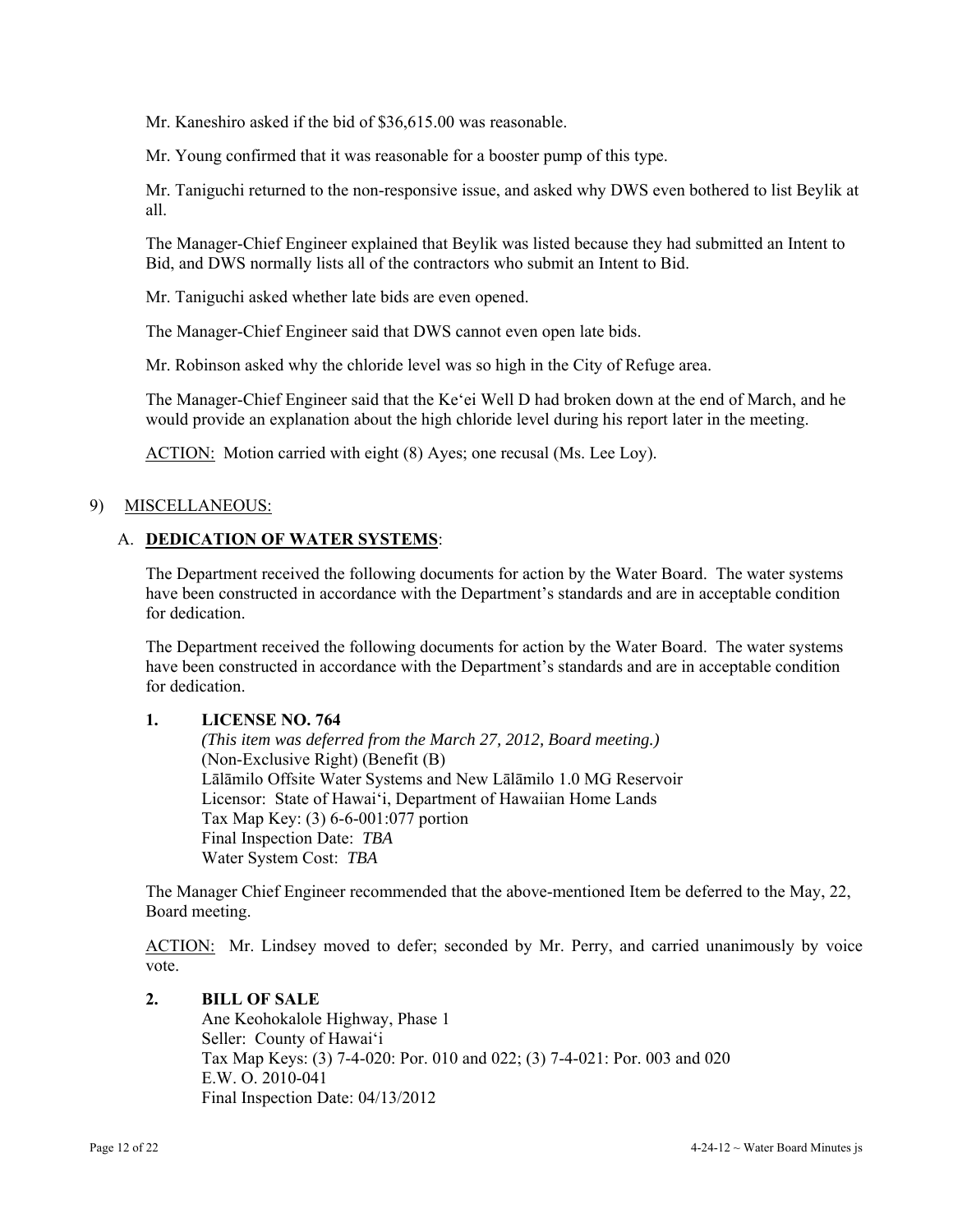Water System Cost: \$ 571,839.00

The Manager-Chief Engineer recommended that the Water Board accept these documents subject to approval by Corporation Counsel, and that either the Chairperson or the Vice-Chairperson be authorized to sign the documents. The Manager-Chief Engineer noted that the County of Hawai'i had installed a pipeline within the new Ane Keohokalole Highway, and now the County has dedicated that pipeline to DWS for operation and maintenance.

ACTION: Mr. Robinson moved to approve; seconded by Mr. Uyeda, and carried unanimously by voice vote.

## B. **DISCUSSION REGARDING DRAFT OF PROPOSED RULE CHANGE REGARDING WATER SERVICE TO CONSUMERS/RESPONSIBILITY FOR PAYMENT OF BILLS:**

Mr. Sumada reported that his division had looked at different options, and had come up with a credit deposit of \$150.00 islandwide, to be assessed for all meter sizes. Finance took an average for all meter sizes, based on actual water billing extracted from DWS's billing system, with comparisons between the Hilo side and the Kona side. Finance decided that one rate for all meter sizes was appropriate, because there were not many delinquencies among the larger meter sizes. Once those larger meters are established, they are rarely closed because the payments are quite steady, Mr. Sumada said. The delinquencies occur among the 5/8-inch meters, and it is that population that is being targeted with this increased credit deposit.

Ms. Garson said that in the interest of not straying too far from the Agenda Item, DWS within the next month or so will be bringing a request to the Board for an increase in the deposit. At that time, the Board can discuss the reasons why DWS came up with that amount. This is basically the direction that DWS is going, for the time being. Meanwhile, DWS continues to work with the Department of Environmental Management (DEM) regarding joint billing, etc.

Mr. Taniguchi mentioned the discussion last month of DWS having the same lien rights as the Real Property Division, with regard to delinquent accounts. With DWS looking to combine its billing with DEM, the idea of having the right to put a lien on the property of a delinquent account is becoming a statewide issue. Each County is looking to have such lien rights, and the idea is something that DWS needs to talk about, possibly legislatively, he said.

# C. **REPORT OF AD HOC FINANCE COMMITTEE:**

The Water Board's Ad Hoc Finance Committee Chairperson, Mr. Art Taniguchi, has been investigating the three focus areas (DWS's policies on credit card use, cash control and vehicle take-home), which encompass the scope of the Committee's work. At this meeting, the Committee may do the following:

 Discussion of DWS's cash handling procedures and proposed changes. Discussion may include a possible switchover to Oahu's billing system.

Mr. Taniguchi said there was nothing new to report, except that there is an issue with the Finance server which is being worked through. Once that issue is resolved, Finance will begin pursuing its billing statements to get the lock box issue sewn up. He expected the server issue to be solved pretty soon.

# D. **AD HOC COMMITTEE TO ESTABLISH WATER BOARD'S 2012-2013 GOALS FOR THE ADMINISTRATION:**

Mr. Kaneshiro said his committee needs the Manager-Chief Engineer to provide a draft of the Strategic Plan that DWS is working on. The committee needs that draft to be able to set up the Administration's goals for Fiscal Year 2013.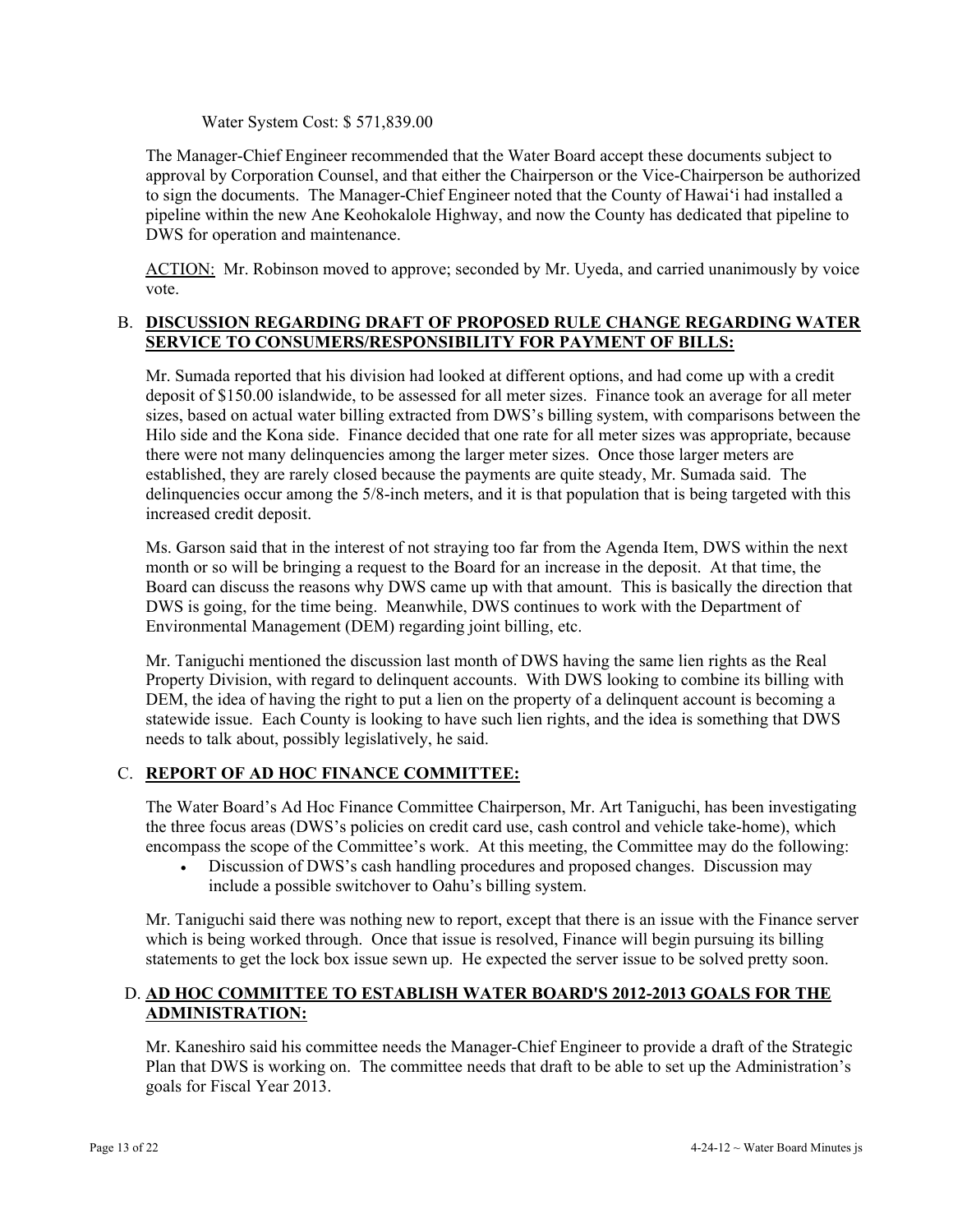The Manager-Chief Engineer said that he and the staff had held several meetings regarding an update of the Strategic Plan. He expected to have a draft for the Board for next month's meeting.

Ms. Lee Loy said that a draft would really help the committee begin the work that the committee is tasked with doing.

The Manager-Chief Engineer said that DWS is taking the existing plan, and is reviewing what has been done and what DWS needs to do. The division heads and staff will be able to come up a good layout of what DWS is doing, he said. DWS is pretty close to having a draft for discussion at the next Board meeting, he said.

Ms. Aton said that the Department will be able to summarize what has been accomplished so far for the one-year plan of the original Business Plan; the Department is beginning to discuss directions and timelines for FY13. Once the scope is a bit more articulated, the Department will be looking at it according to the five-year C.I.P. plan and budgeting for next year, she said.

Mr. Kaneshiro acknowledged that the Department was taking a different route now, so these are going to be trying times this first go-round. However, once the Strategic Plan and the five-year plan for implementation are in place, it should be a piece of cake next time.

The Manager-Chief Engineer agreed that it will be a bit easier in future years, because this will be a regular thing that comes up, just like budgeting, etc.

Ms. Aton said that this planning will dovetail with budget development, and it will look something like an Annual Report, with projections for the next year.

Mr. Kaneshiro said he was glad that DWS is working on the accomplishments for this fiscal year, noting that the Board had required the Manager-Chief Engineer to come up with a report for the Board.

Ms. Aton said yes, the Department is looking at it comprehensively, from the previous Strategic/Business Plans of 2004-2005 to now, and then the FY13 plans will be the next step.

## E. **AD HOC COMMITTEE TO REPORT ON KONA WATER ROUNDTABLE:**

Mr. Uyeda reported that the meeting was well-attended by participants from diverse backgrounds including Federal, State and County governments, as well as private sector people such as developers, consultants and cultural practitioners. Mr. Beck did a presentation on the Water Use and Development Plan. There were also speakers from Kamehameha Schools and the U.S. Geological Survey. Mr. Tom Nance did a presentation about the deep drilling project for Forest City, which Mr. Uyeda said was particularly interesting.

The Manager-Chief Engineer said Ms. Aton is working on the next Kona Water Roundtable, which is slated for July 10 or 11.

# F. **REVISED TABLE OF ORGANIZATION FOR THE OPERATIONS DIVISION:**

Currently, the Operations Division has positions for licensed Water Plant Electrical/Electronic Equipment Repairer I at the Hilo, Waimea and Kona Baseyards. There is also an unlicensed Water Plant Electrician-Mechanic Helper position at the Hilo Baseyard. The Department has found it to be increasingly difficult to fill the licensed Water Plant Electrical/Electronic Equipment Repairer I positions when an opening occurs. The unlicensed Water Plant Electrician-Mechanic Helper position does not have the avenue to be promoted to the licensed position at this time.

It is proposed to create two (2) Plant Electrician-Electronics Trainee positions each at the Hilo, Waimea and Kona baseyards. This will allow the Department to train and promote qualified employees until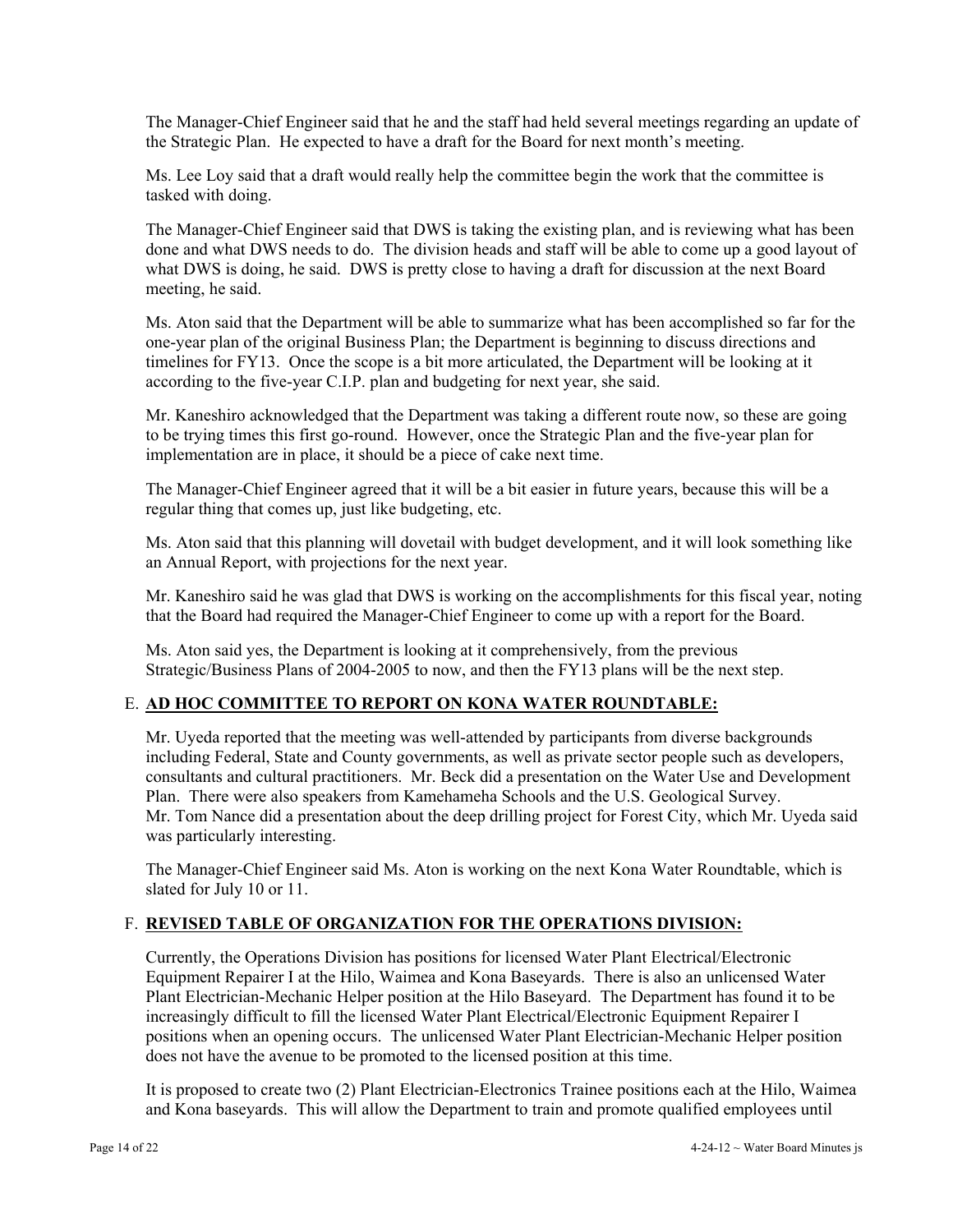they are able to take and pass the State of Hawai'i examination to become a licensed Water Plant Electrical/Electronic Equipment Repairer I. These positions will be filled on an as-needed basis.

The Manager-Chief Engineer recommended that the Board approve the creation of six (6) Plant Electrician-Electronics Trainees positions for the Operations Division. These positions will split among the Hilo, Waimea and Kona Baseyards.

MOTION: Mr. Taniguchi moved to approve; seconded by Mr. Greenwell.

The Manager-Chief Engineer said that this would create something like an apprenticeship for DWS's electricians. Currently, most of the Department's electricians came out of the plantations, but since the closing of the plantations, it has become increasingly more difficult to recruit electricians. Nowadays, most of them come out of the Community Colleges. However, DWS does not have the ability to provide electricians to get their license. For that reason, DWS is setting up what is basically an apprenticeship program. With this program, DWS will create a process to bring up electricians to the point that they can get licensed.

Mr. Greenwell asked whether this meant that these six positions are going to be full-time, and whether this meant that DWS is increasing the total employment by six people. He also asked whether this meant that an unlicensed Water Plant Electrician Helper cannot move up.

The Manager-Chief Engineer said that these individuals will be hired as needed, and they will have a degree from Community College. The fact is that these individuals coming out of Community College are not able to get their licenses unless they are actually receiving on-the-job training. DWS's intent is to get these people into the process, up until they can get their license; after that, they will qualify for the licensed electrician position. The existing Helper who is on board is not able to get his license because there is no program in place. With this program, that person will probably be able to get his license, because he will be going through the process, and because these new positions under discussion today will have been created. As these individuals go through the process, they will be able to move up to the licensed position, thus creating a vacancy that can be filled when DWS needs more personnel in the section. The Manager-Chief Engineer said he did not think that the Department would be losing or increasing the number of electricians in the workplace. This is just a matter of providing for the individuals to get their licensing.

Mr. Greenwell said he did not mean to micro-manage the Department.

Mr. Young, the mechanical engineer in charge of the electricians, clarified that this was not, strictly speaking, an apprenticeship program. It is a trade progression; an apprenticeship program brings somebody out of high school with no experience in the field, providing all of the on-the-job training and skills the person needs to become a licensed electrician. However, in this case, DWS is requiring the Helper to come in with a two-year degree in electrical studies. These individuals start as a BC-5, and work their way up to a BC-9; all of these positions are unlicensed positions. To move into a licensed electrician position, a person needs 10,000 hours of on-the-job training, as required by the State of Hawai'i. Mr. Young said that DWS does not plan to fill all of these six positions. Instead, DWS will look at where electricians are needed, such as in the case of someone who is going to retire in five years or so. This program is going to take at least five years before the individual can even take the licensing exam. For example, when a retirement is seen in five years, DWS can bring someone in to rise up the ranks, to ensure an orderly transition when the time comes. This program is a real win-win situation for the Department and the employees. It puts DWS in a more competitive position with the private sector in terms of recruiting electricians, and it gives the employees an opportunity to advance themselves.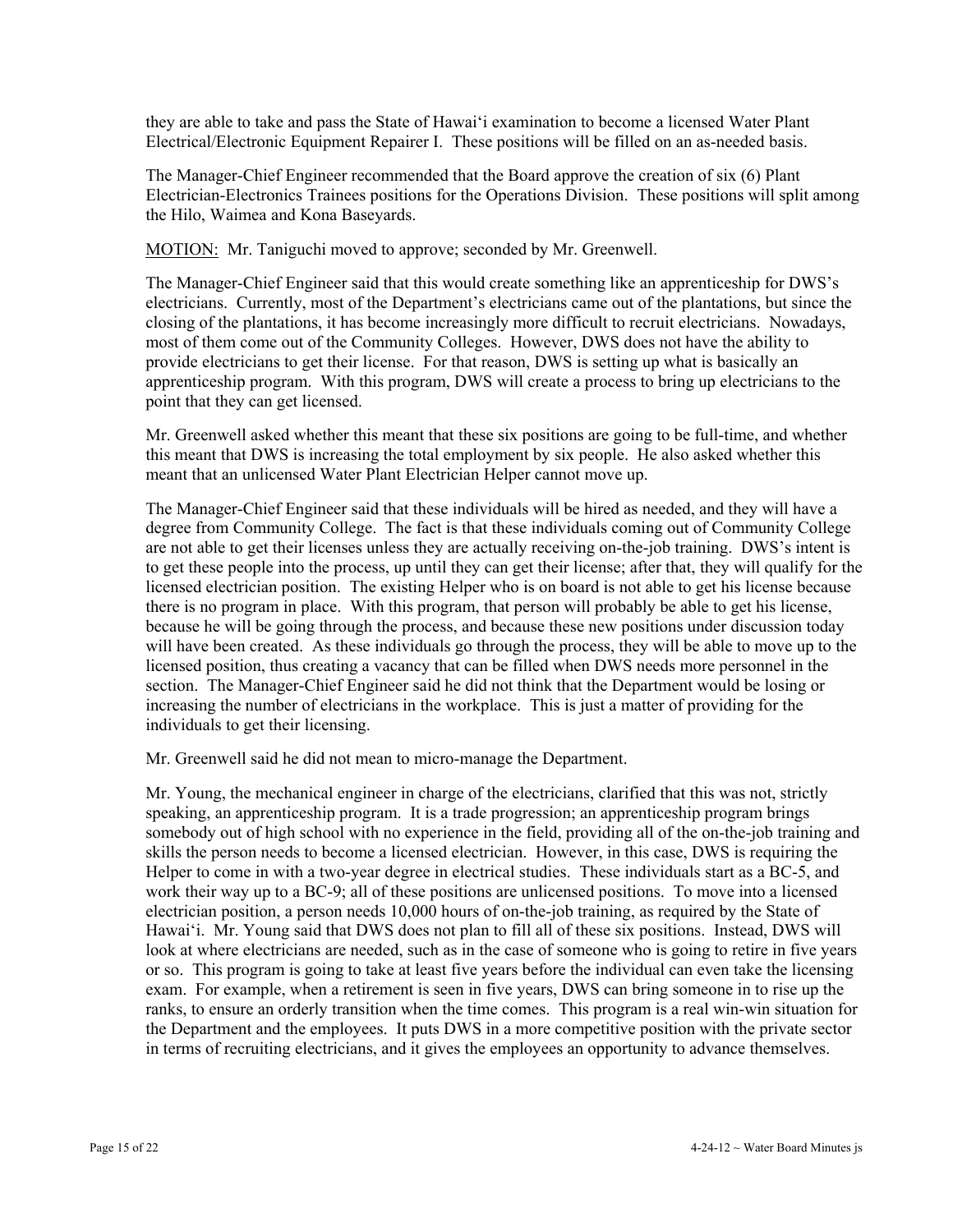Mr. Lindsey asked whether DWS will be paying for the licensing, and asked whether DWS would be obligating the individuals to stay with the organization for a certain number of years after they are licensed.

Mr. Young said he believed that DWS would cover the first exam, but if the person fails to pass, the second attempt will be on that person's own dime. DWS would create some union issues if it tried to obligate people to stay in the Department after they get licensed. It would be the Department's loss if the person moved on, and would mean starting the process all over again, Mr. Young said.

Mr. Robinson asked whether there were places on the Big Island to obtain the necessary education.

Mr. Young said that Hawai'i Community College has an electrical studies program, and DWS has been in discussions with the college regarding the Department's proposed program. Community College is very interested, because they want workplaces for their graduates to go.

The Manager-Chief Engineer said that he earlier called it a kind of apprenticeship program because it started out as an apprenticeship program.

Mr. Young said it was a trade progression; DWS may start an apprenticeship program down the road, but with an apprenticeship program, there are a lot more rules and regulations that must be followed. Mr. Young said he did not know of any such an electrical apprenticeship program among State or County agencies. If there *had* been such a program, DWS would have jumped on that bandwagon and followed their procedures.

Mr. Kaneshiro said this is a really good program to get started; succession planning is very important nowadays. By providing a person an avenue to move up, that person hopefully will not go somewhere else.

Chairperson Meierdiercks asked if there were any problems in creating six positions, i.e., such as a hiring freeze.

Ms. Garson said no, the Department is semi-autonomous, and the decision on whether to create these positions would be up to the Board.

ACTION: Motion carried unanimously by voice vote.

## G. **ENERGY MANAGEMENT ANALYST UPDATE:**

Ms. Myhre reported that the Lālāmilo Windfarm Request for Proposals (RFP) should be issued in about six weeks. Ms. Myhre said she had talked to Parker Ranch last week regarding the right-of-way along DWS's Parker 1, 2, 3, and 4 Wells, and how DWS needs to string power lines to those wells to get the electricity from the Windfarm to those wells.

Ms. Myhre noted that the Board asked her to look at what energy-related projects are *not* in the Budget that could be funded another way. Ms. Myhre is working on a list of projects, which she will include in her report next month.

Ms. Myhre said the Energy Advisory Commission she belongs to sent a letter to the Mayor on April 11, 2012, with recommendations on near-term priority energy initiatives. Ms. Myhre is on the Water Use Committee, which supports the ongoing non-revenue (leak detection) program, develops renewable energy generation (such as the Lālāmilo Windfarm and DWS's hydro-generators), and supports the Water Use and Development Program (via the Kona Water Roundtable, for example). The Commission meets twice a month, and Ms. Myhre will give an update next month.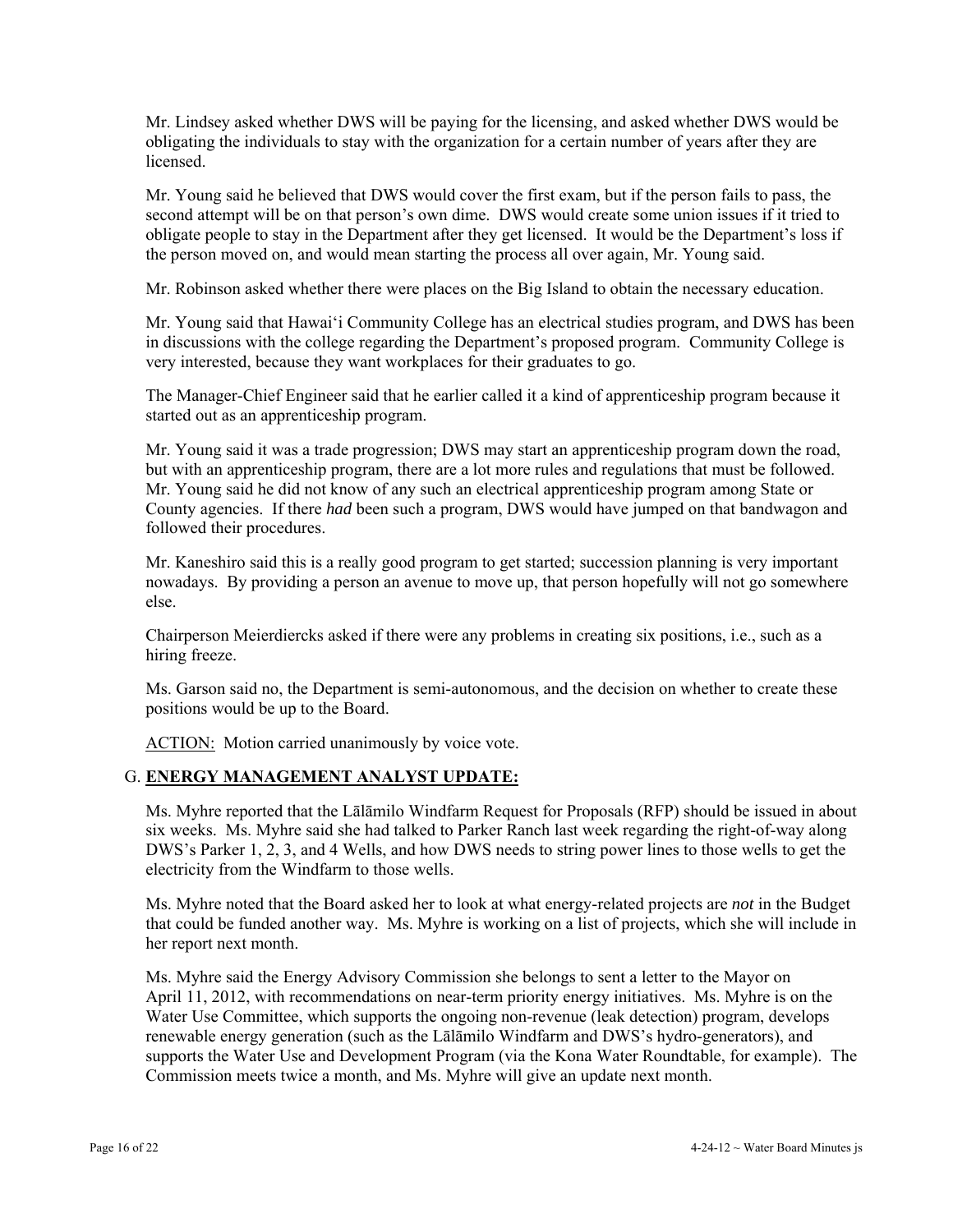Ms. Myhre noted that the County today unveiled its fleet of five new Chevy Volt electric plug-in vehicles in Kona. The West Hawai'i Civic Center's photovoltaic (PV) array was blessed today, along with the new cars, she said. The center has a 100 kilowatt-hour battery to store excess energy from the PV system, generated on weekends.

Mr. Taniguchi asked whether the developer of the Lālāmilo Windfarm was going to sell the energy they generate back to DWS.

Ms. Myhre confirmed this.

Mr. Taniguchi asked what would happen to the excess energy, and asked whether the developer was doing to sell the excess.

Ms. Myhre said that HELCO had said that they would not accept any excess electricity from windfarms; they had enough of it from this island to satisfy demand. Ms. Myhre said that therefore, there was no grid export right now. That is a question that DWS is getting into with the prospective developers, i.e., the question of what the developers will do with excess power, etc.

Mr. Taniguchi asked whether the fact that they could not sell the excess power, or get credit for excess power, would be a deal breaker.

Ms. Myhre said that DWS understands that the developers need to make the numbers work so that they can make a profit. DWS, meanwhile, wants to know what *its* combined rate for the monthly billing will be.

Mr. Taniguchi said that DWS as the sole customer might be subject to higher rates.

Ms. Myhre said yes, but it will be a competitive bid, and the Board will get to review the Power Purchase Agreement when the time comes.

#### H. **MONTHLY PROGRESS REPORT**:

Mr. Taniguchi asked about the Māmalahoa Highway Waterline in North Kona, which was listed both as "completed" and as "97.9 percent" completed.

Mr. Inaba said he believed that the project was done.

The Manager-Chief Engineer said the Department will look at the schedule and see what projects can be removed from the list due to completion.

The Deputy explained that in the case of the North Kona project, DWS may just be waiting for final closing documents, and therefore had not done a final settlement of the project. He confirmed that the construction on the project was done.

Mr. Inaba said he would double-check on the status of the project, and post an update.

Mr. Taniguchi said that if the project is done, he would imagine that the contractor would want to get his final payment. He then asked about the Waikoloa Reservoir No. 2 Earthquake Repair project; he asked about the reimbursement from the Federal Emergency Management Agency (FEMA) for the project, listed as 100 percent complete. He asked whether DWS had paid more than the \$741,000.00 of the total \$2 million listed on the schedule.

The Manager-Chief Engineer said the total cost wound up at nearly \$4 million; DWS paid for that.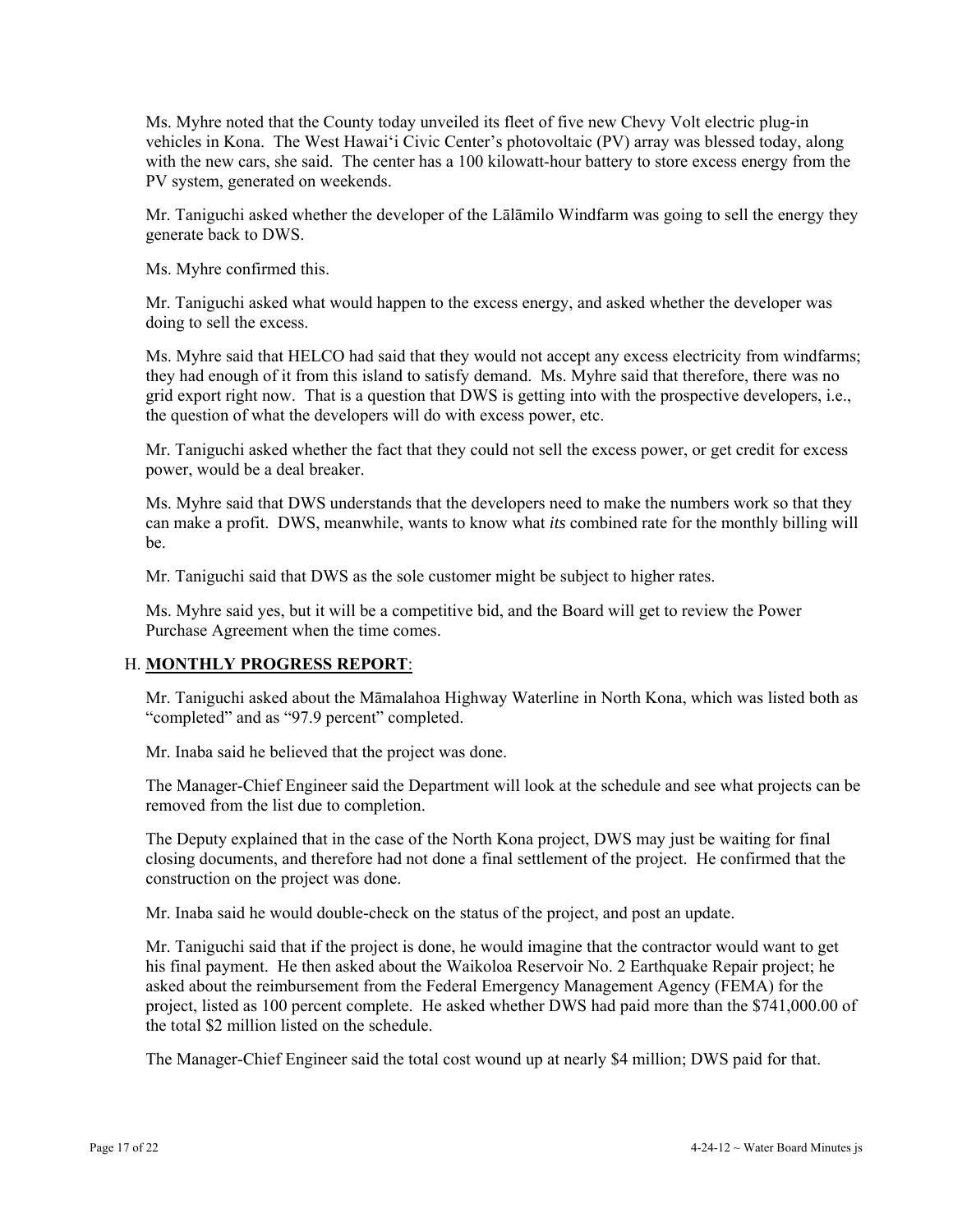Mr. Inaba confirmed that there had been changes to the project that were not added to the schedule; he said he would double-check.

The Manager-Chief Engineer asked what the percentage was that FEMA will reimburse DWS.

Mr. Inaba said that FEMA would reimburse *up to* 75 percent, but there were improvements that are not being covered. There were some improvements that were done for which DWS is still waiting for FEMA change order documents. DWS went through State Civil Defense to submit the change orders, and to request additional funds, based on the additional scope of the project (for which both DWS and State Civil Defense believed should be reimbursed by at least 75 percent). The potential for reimbursement is there, Mr. Inaba said, but he expected that DWS would get back about half of what the actual project is going to cost. He said he would check on the numbers, but in the meantime, DWS has submitted documentations, and yet has not heard back from FEMA. Mr. Inaba said the typical response time from FEMA is about six to nine months.

The Manager-Chief Engineer noted that Reservoir No. 2 is in operation, and DWS is moving forward with the repair of Reservoir No. 1.

Mr. Robinson asked about a project in South Kona (i.e., Ke'ei No. 3 1.0 MG Reservoir), whose site DWS says it is not pursuing. He asked whether that project should be scratched off the list.

Mr. Inaba said he thinks that project was left on the list as a placeholder. He explained that DWS had targeted a tank site, but failed to get the tank site it wanted. There were some lease issues involved, he said.

The Manager-Chief Engineer, summing up, said that DWS would take another look at the Monthly Progress schedule, with an eye to removing projects that were completed or no longer viable.

# I. **REVIEW OF MONTHLY FINANCIAL STATEMENTS:**

No discussion.

## J. **MANAGER-CHIEF ENGINEER'S REPORT:**

The Manager-Chief Engineer will provide an update or status on the following:

- 1) Palani Road Transmission Waterline Project The contractor is still working with the bonding company to resolve ongoing issues, the Manager-Chief Engineer said. The burial site that was found near the 935 Reservoir has been taken care of to the satisfaction of the State Historic Preservation Division. Some work is ongoing regarding the controls. Mr. Beck noted that the contract completion date was the end of November 2011. The Manager-Chief Engineer said that DWS is keeping track of the liquidated damages incurred by the contractor. It may come to calling in the bond, and may mean finding a new contractor to finish the work, he said.
- 2) Hawaiian Ocean View Estates Project The water sampling came back from the lab, and is now under review by DOH. DWS expects that DOH will approve the consultant's report for source approval within a month. Opening day for the facilities is seen at either the end of May, or the beginning of June. DWS is working on signage regarding traffic control within the site, in cooperation with the Department of Public Works. Early next month, DWS will be putting out an advertisement to prospective truckers that might want to sign up for service. Opening day is being coordinated with the Mayor's Office.
- 3) HELCO/Āhualoa update Mr. Inaba reported that HELCO has completed its installation, and the contractor is filling out the necessary paperwork so that DWS has power.
- 4) Ke'ei D Well Emergency Repair The Manager-Chief Engineer explained the reason for the high sodium content at the City of Refuge. The Ke'ei Well D broke down at the end of March,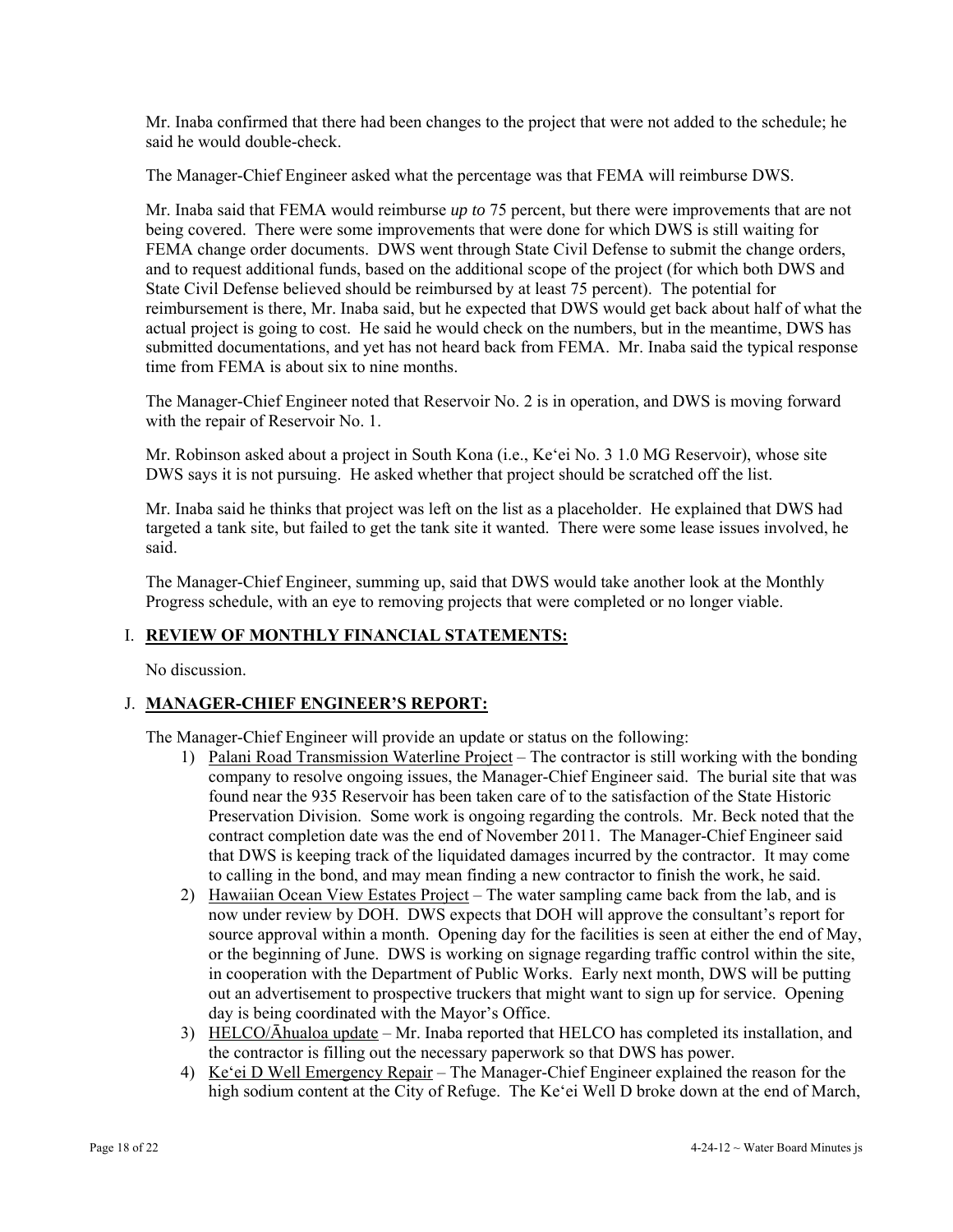and DWS procured an emergency contract to have that well repaired. DWS got the contractor out there in early April; the contractor pulled out the pump. The initial estimated completion date was nine months, because DWS had to get a new motor for the well. However, DWS cast about and found a motor on Oahu, which reduced the time of completion to within three months. That motor is already on the island, but DWS is still waiting for some parts for the well (such as bearings, the shaft, etc.), which will be air-shipped from California. The parts will be flown to Oahu by early next week, and then barged to Kawaihae, because Keāhole Airport cannot handle the parts. Once the parts come in, DWS is expecting that the emergency repair will be completed by the end of May or beginning of June. The Manager-Chief Engineer noted that a number of issues have sprung up; DWS had to pump its wells at Ke'ei A and Ke'ei C, which have higher sodium levels. Because of the higher sodium levels, DWS had agreed with one of its customers to issue notices regarding the higher sodium count. This does not necessarily mean that DWS is not in compliance with DOH requirements; DWS is in compliance, although the sodium count is high. It is not a contaminant that is regulated. The reason that the sodium count is high at the City of Refuge is because they are getting the water from Ke'ei Well A, which has the highest sodium count (i.e., around 159). DWS was able to pump Ke'ei Well C, which has a lower sodium count than Well A. DWS was able to move some water from the Haleki'i Well further north, down towards Captain Cook. In the meantime, Ke'ei Well B starting acting up, and DWS is in the processing of also repairing Well B. In summary, Wells A and C, along with the Haleki'i Well, are the ones working right now. The Manager-Chief Engineer said that judging from the run-times of these wells, DWS will get through this emergency repair without any glitch regarding capacity. Mr. Greenwell asked whether, since Well D went down, the Department had found that it needed to do make any changes in the area. He also asked whether this would mean putting something into the C.I.P. schedule. He asked whether there was something that could fail again, in a different way, that may cause other problems. The Manager-Chief Engineer said that DWS could possibly look at an additional well in the area. He noted that Wells A, B and C are still operational, although they have higher sodium counts. DWS is not really pushing for an additional source in the area; the Haleki'i Well, which is also in operation, can transport some of the water in the meantime. Mr. Robinson asked whether the wells at Keauhou can push water that way, and whether the Haleki'i Well can do the same. The Manager-Chief Engineer said that the wells at Keauhou can push water up to the Māmalahoa Highway, and DWS has booster pumps that can pump all the way to Haleki'i. However, DWS is not pumping as much. DWS is fortunate to have the Haleki'i Well, that can transport water towards the north to Keauhou. Mr. Robinson said that in that case, DWS could double up on the Haleki'i Well, instead of drilling a new well.

- 5) Kawailani Tank update Mr. Inaba said the repair and the construction are basically done. DWS has received warranty papers from the contractor, as well as the product manufacturer. Mr. Inaba said he is now waiting for a schedule for when the sub-contractors will come in. Mr. Greenwell asked who is responsible for tidying up the Kawailani facility, which has been sitting there for years. Mr. Inaba said the tank will be painted under the original contract, but there may be some excavation, wages and material cost that will have increased in the interim. DWS needs to justify any requests for an increase in the contractor's installation or application, Mr. Inaba said. Mr. Greenwell asked about fencing. Mr. Inaba said there was a fence in the original contract, which has not been done yet. The old fence needs to be removed, and then the fencing contractor will come in to finish up; Mr. Inaba said he assumed there would be some increase in cost there.
- 6) Pu'ukala/Kona Ocean View Properties Subdivision Improvement District Update Consultant is waiting to receive comments from State Highways Division. DWS will be working on a Use and Occupancy Permit in the meantime. Once State Highways approve the plans, the plans get submitted to the County Council for review/approval.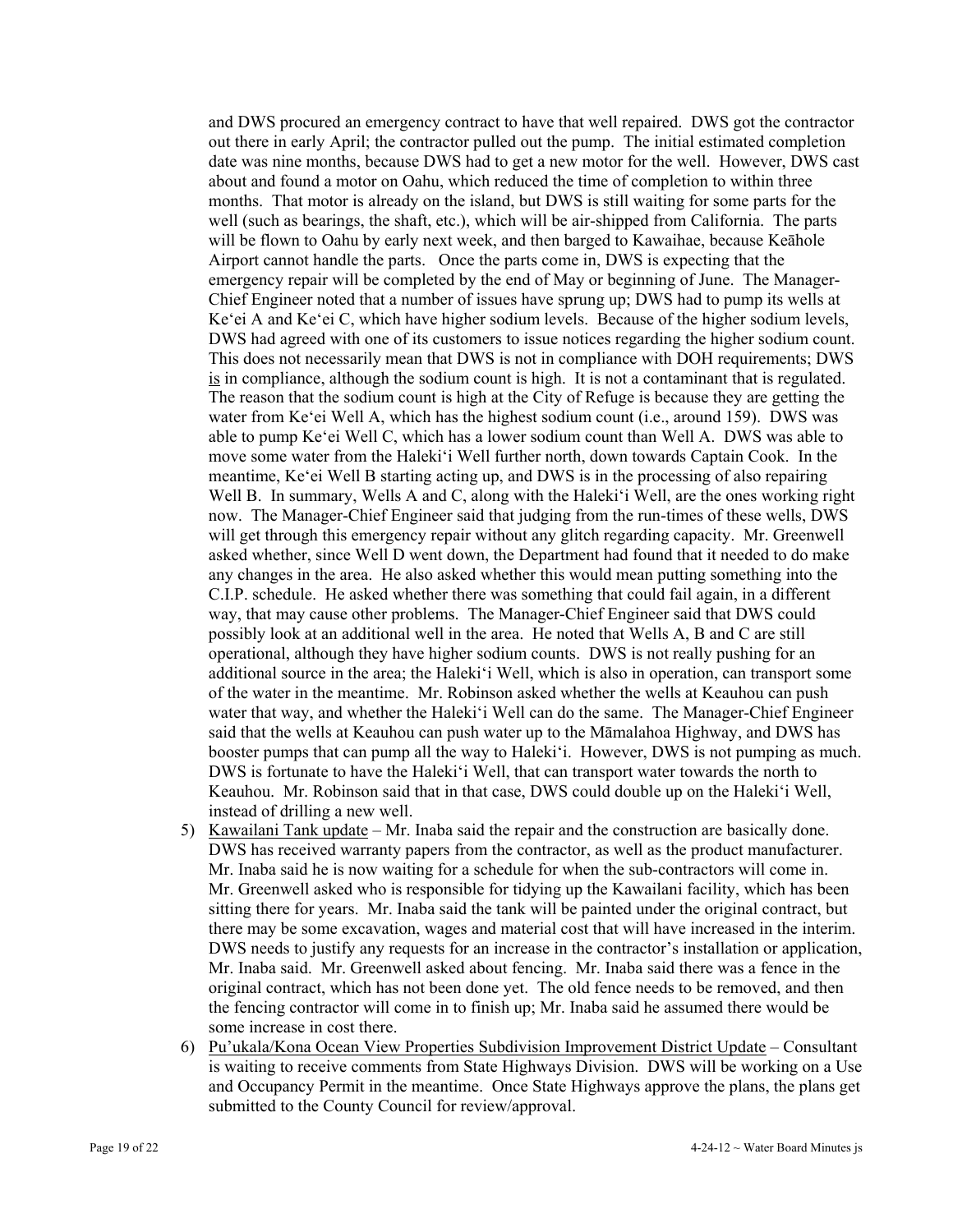- 7) Update on Delinquencies No report.
- 8) Timeline for completing Strategic and Business Plans Update to be provided next month.
- 9) Kona Water Roundtable Ms. Aton is coordinating the next one for July.
- 10) Public Information and Education Specialist Update Ms. Aton reported that she attended a Table Top Emergency Preparedness and Response Exercise this month; the Department had a very good conversation about getting ready for the next emergency. Much of that work has been taken over by the Deputy, as a result of that discussion. Ms. Aton attended a community meeting in Āhualoa in conjunction with Council Chairman Dominic Yagong, to inform the community about the traffic impact resulting from the pipeline project in the area. Ms. Aton attended a number of ag water meetings as well, including one with Mr. Scott Enright, the deputy to the Chairman of the State Department of Agriculture.

Mr. Kaneshiro said he just noticed that his water bill contained wording that said "Important Notice. Effective immediately, we will no longer issue courtesy abnormal reading notices." He asked the reason why.

Mr. Sumada explained that the Finance Division is in the process of revising some of the responsibilities of the Department's meter readers and customer service personnel. It was discovered that the issuance of the abnormal reading notices was taking a lot of time to prepare, without much return for the effort that was being made. Finance decided to replace the abnormal reading notice with a notice on the water bill when high usage thresholds were reached.

Mr. Kaneshiro said that with a bi-monthly billing cycle, someone with a leak could be using a lot of water before getting the notice from DWS.

The Manager-Chief Engineer said that the message would be to encourage customers to take more responsibility for their own systems. Customers need to be wary of their systems, especially in cases where the meter is on the highway or running under someone's road, or it could be several hundred feet of pipeline that the customer does not see every day. Customers need to be wary that something could happen to their pipeline, the Manager-Chief Engineer said.

Mr. Kaneshiro cited Section 3-10 of DWS's Rules and Regulations where it says: "In the case where a customer has been given a notice of high consumption, or has received their billing indicating high consumption, the consumer shall be given thirty (30) days within which to make the necessary repairs…" He said some customers live quite a distance from their water meter. In his own case, Mr. Kaneshiro said his water meter was not on the property line and ultimately, the water meter had to be moved because it was going under the highway. He said that was why he questioned not notifying people. He said he hopes DWS puts high usage readings in bold print so that people will see them, to alert customers that they are using too much water. He said that most people do not look carefully at their bills. He agreed that customers should realize that it is their responsibility, and yet he felt that it should be the Department's responsibility to put up a red flag to alert the customer to check his water system.

The Manager-Chief Engineer said that the Department probably will continue providing that kind of information.

Ms. Garson said that if the Board wanted to continue this conversation, it should be it on next month's Agenda. The Item could be listed as "Discussion regarding Cessation of Abnormal Reading Notices."

Mr. Kaneshiro asked why DWS does not use steel tanks; he then suggested putting the subject on next month's Agenda.

The Manager-Chief Engineer explained that steel tanks are not the Department's standard.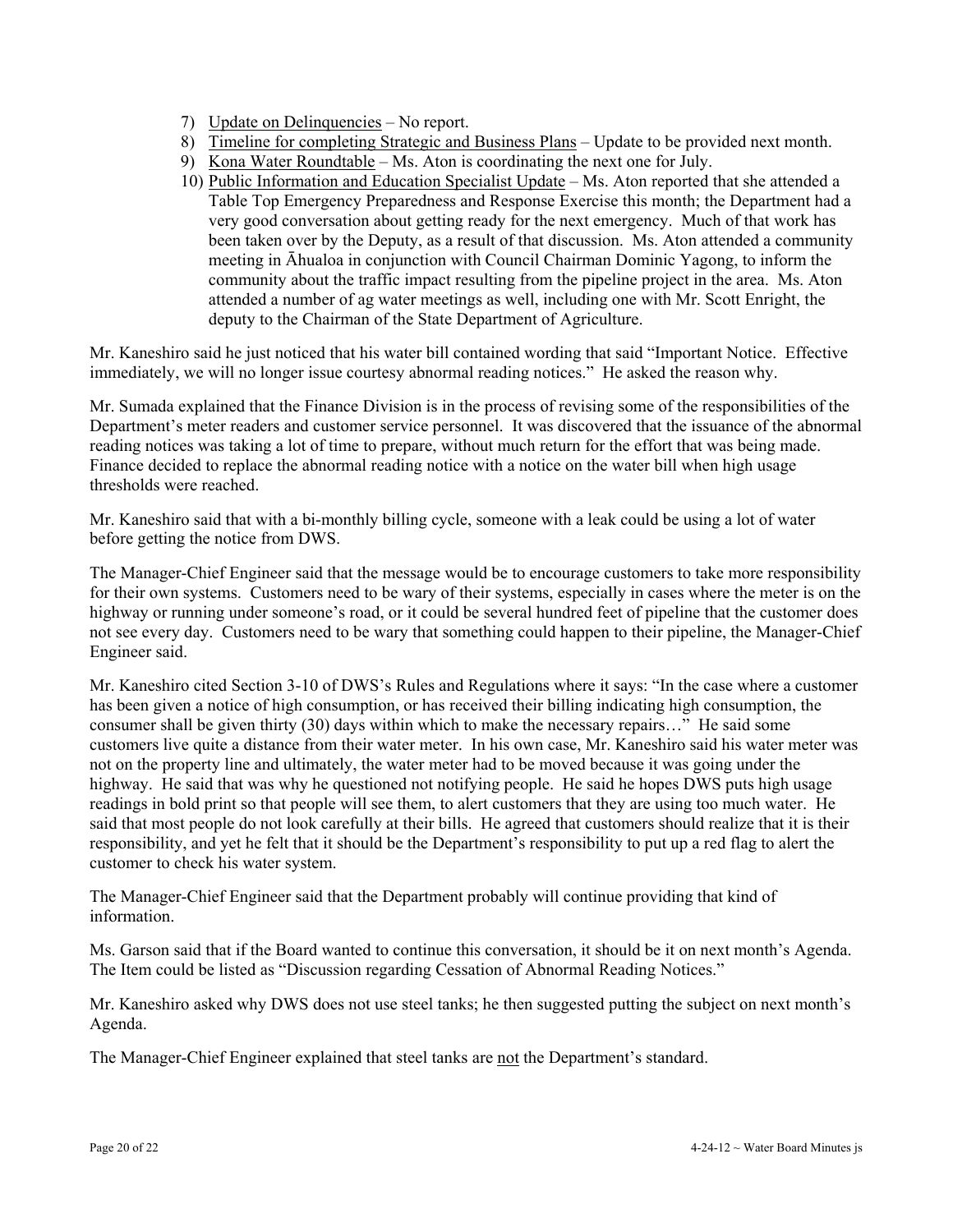Mr. Kaneshiro said he got some interesting information regarding steel tanks at the American Water Works Association (AWWA) conference he just attended.

## K. **CHAIRPERSON'S REPORT:**

Chairperson Meierdiercks reported that he would not be present at the May 22, 2012, Board meeting, and said that Vice-Chairperson Taniguchi, who would be presiding, had suggested moving up the May meeting time to **9:00** a.m., instead of 10:00 a.m. If there was no objection from any other Board members, the Chairperson asked that a notation be made regarding the change in meeting time, and that a Notice be sent out.

Ms. Garson asked Chairperson Meierdiercks to announce the time change in the Announcements section, thus alleviating the need to put an advertisement in the newspapers. If the time change is announced during today's meeting, there would be no need for an ad, she said.

Mr. Kaneshiro raised the subject of the post-trip reports that attendees at AWWA conferences are required to make. He noted that the reports are only read by the Chairperson; he said the reports should be discussed at the Board meeting, so that any ideas or suggestions can be raised.

The Manager-Chief Engineer said that these reports could be agendized, for discussion by the Board.

Mr. Kaneshiro said the reports could be verbal; he said the AWWA meeting he went to sparked many ideas that he would like to discuss.

The Manager-Chief Engineer encouraged Board members to call the Department anytime they had any questions on a particular subject.

Ms. Garson suggested agendizing an Item entitled "Report from Mr. Kaneshiro on Attendance at AWWA Conference." She noted that post-trip reports are required by County Code, when the County is paying for the trip. It is also Board policy to provide post-trip reports if the Department sends Board members on a Mainland trip.

Mr. Taniguchi said post-trip reports are required, even for Hawai'i trips.

Ms. Garson said that is the Board's policy.

## 10) **ADOPTION OF PROPOSED FINDINGS OF FACT, CONCLUSIONS OF LAW AND DECISION AND ORDER FOR 3-27-12 CONTESTED CASE HEARING REGARDING WATER SERVICE ACCOUNT NUMBER 83088290-10 (TMK 6-2-009:020), (In the Matter of the Appeal of Maia Wasowski):**

The above Contested Case Hearing took place on March 27, 2012, in accordance with Chapter 91 of the Hawai'i Revised Statutes and Rule 2-5 of the Rules and Regulations of the Department of Water Supply.

MOTION: Mr. Taniguchi moved to approve the Findings of Fact, Conclusions of Law and Decision and Order; seconded by Ms. Lee Loy. Motion carried unanimously by voice vote.

Ms. Garson said that the caption for this Item should be corrected to say "**In the Matter of the Appeal of Peter Wasowski)**", instead of *Maia* Wasowski. Mr. Peter Wasowski is the account holder and is the father of Ms. Maia Wasowski, who appeared at the hearing as her father's representative. The correction in the caption will take place when the final order is adopted.

ACTION: Motion to amend the caption by Mr. Taniguchi; seconded by Mr. Perry, and carried unanimously by voice vote.